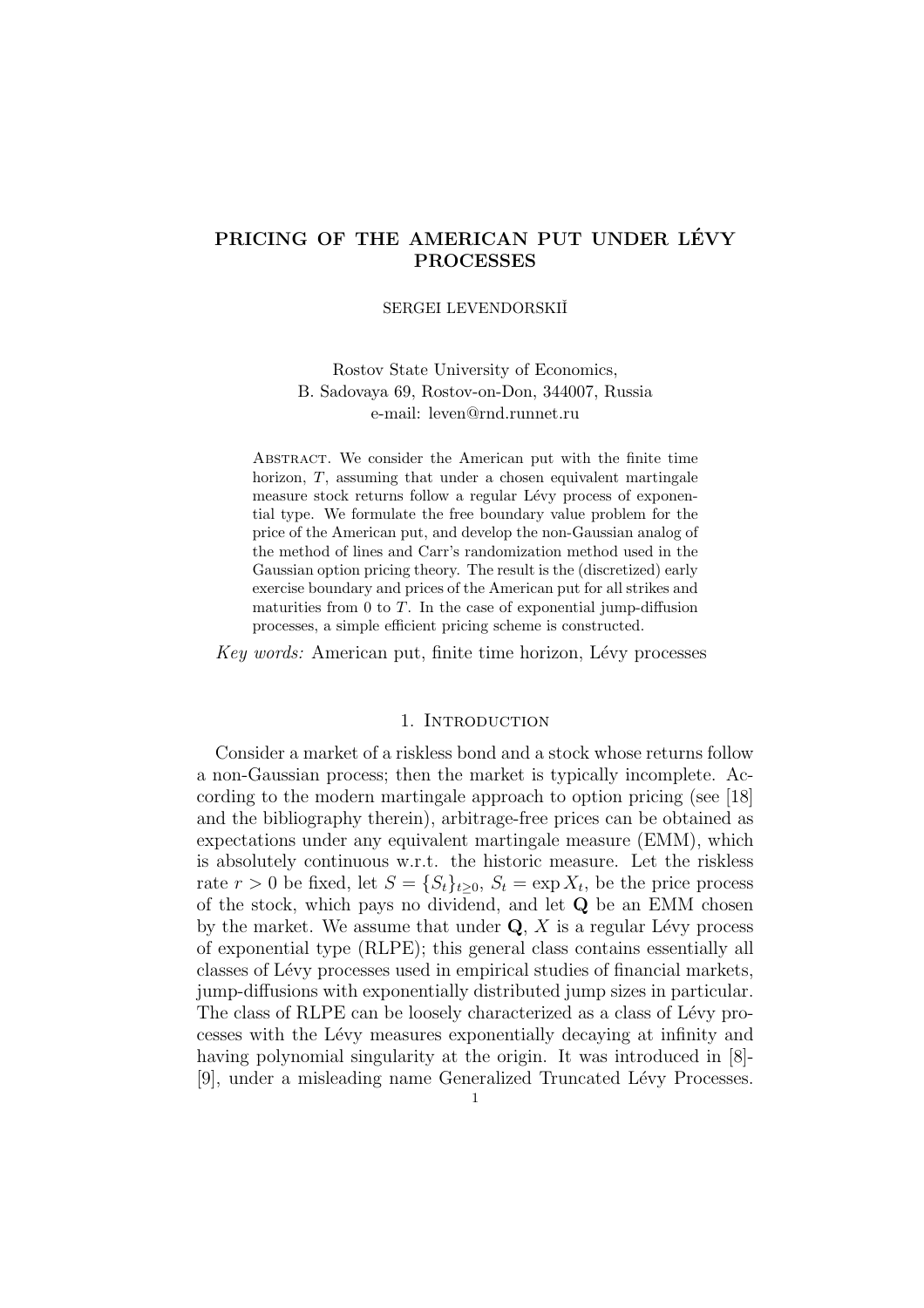The name RLPE was suggested in [5], and in [10]-[12] and the present paper, we use the new name.

Consider the American option, with the terminal payoff  $q$  and the expiry date T. In [9, 10], the pricing problem for perpetual American options is solved by using the Wiener-Hopf factorization method, and the same method is used here (notice that we use the Wiener-Hopf factorization method in the form different from [22]). In the case of the American put with a finite time horizon, explicit formulas are not available even in the Brownian motion (BM) case, and so approximate methods have to be used. We start with the reformulation of the pricing problem as a free boundary value problem, then discretize the time derivative, as in [14] and [13] in the Gaussian case (the analytical method of lines and Carr's randomization method; both methods lead to the same computational procedure). The derivation of pricing procedure for the time-discretized free boundary problem is different from the one in the Gaussian case, and its implementation relies on the formulas for the factors in the Wiener-Hopf factorization formula. Here approximate formulas for the factors obtained in [10] and [12] can be useful; in some cases, for jump-diffusions in particular, the explicit formulas for the factors can be derived. A general form of the pricing procedure for American put was developed in Chapter 6 of [12]. In this paper, we make the procedure more detailed, and in the case of jump-diffusions, derive an explicit simple efficient algorithm. Numerical examples are provided to demonstrate the dependence of the shape of the early exercise boundary and American put price on positive and negative jumps.

For other methods of pricing of American options in the Gaussian case, see e.g.  $[36]$ ,  $[32]$ ,  $[25]$ ,  $[23]$ ,  $[27]$ ,  $[16]$  and the bibliography therein.

The rest of the paper is organized as follows. In Section 2, the model classes of RLPE are described, and the general definition of RLPE is introduced. In Section 3, explicit formulas for the factors in the Wiener-Hopf factorization formula, with examples, are provided. In Section 4, we formulate the free boundary problem for the American put, under a general RLPE, consider the time discretization of the problem, recall a general pricing scheme from Section 6.2 of [12], and analyze it further. In Section 5, we consider the case of jump-diffusions, and construct an explicit simple pricing procedure. In Section 6, we provide a detailed algorithm for a general RLPE. Section 7 concludes.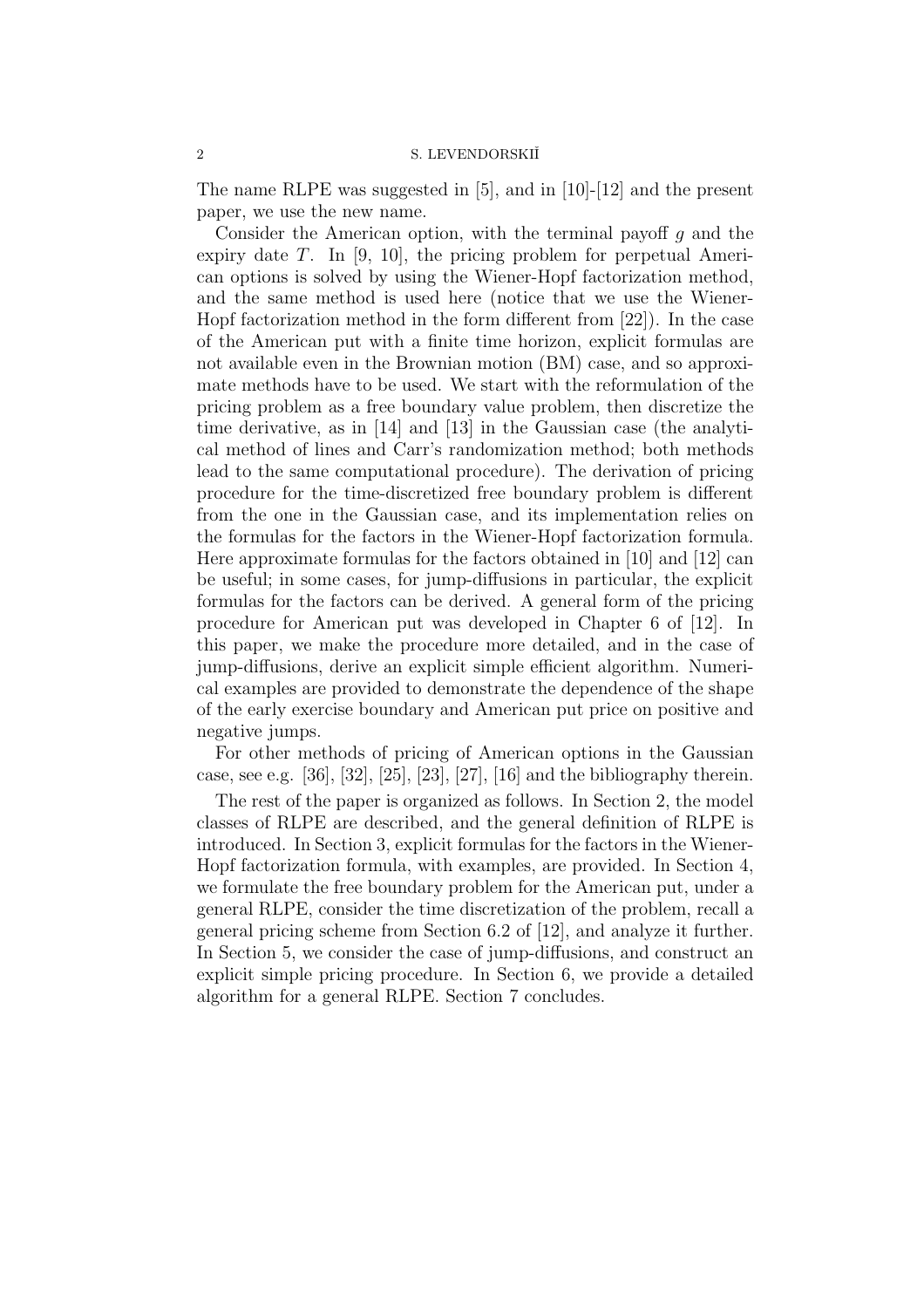#### PRICING OF AMERICAN PUT 3

#### 2. REGULAR LÉVY PROCESSES OF EXPONENTIAL TYPE

2.1. **General definitions.** Recall that a Lévy process is a process with stationary independent increments (for general definitions, see e.g. [34]). It may have a Gaussian component and/or pure jump component. The latter is characterized by the density of jumps, which is called the Lévy density. We denote it by  $F(dx)$ . A Lévy process can be completely specified by its characteristic exponent,  $\psi$ , definable from the equality  $E[e^{i\xi X(t)}] = e^{-t\psi(\xi)}$  (we confine ourselves to the one-dimensional case). If the jump component is a compound Poisson process then the characteristic exponent is given by

$$
\psi(\xi) = -ib\xi + \frac{\sigma^2}{2}\xi^2 + \int_{-\infty}^{+\infty} (1 - e^{i\xi y}) F(dy), \tag{2.1}
$$

where  $\sigma^2$  and b are the variance and drift coefficient of the Gaussian component, and  $F(dy)$  satisfies

$$
\int_{\mathbf{R}\setminus\{0\}}\min\{1,|y|\}F(dy)<+\infty.
$$

Equation  $(2.1)$  is a special case of the Lévy-Khintchine formula; for the general case, see e.g. [34].

Let  $\lambda_-\langle 0 \rangle \langle \lambda_+$  and  $\nu \in (0, 2]$ . A Lévy process is called a Regular Lévy Process of exponential type  $[\lambda_-, \lambda_+]$  and order  $\nu > 0$  if the following two conditions are satisfied:

a) the characteristic exponent admits a representation

$$
\psi(\xi) = -i\mu\xi + \phi(\xi),\tag{2.2}
$$

where  $\phi$  is holomorphic<sup>1</sup> in the strip  $\Im \xi \in (\lambda_-, \lambda_+)$ , continuous up to the boundary of the strip, and admits a representation

$$
\phi(\xi) = c|\xi|^\nu + O(|\xi|^{v_1}),\tag{2.3}
$$

as  $\xi \to \infty$  in the strip  $\Im \xi \in [\lambda_-, \lambda_+]$ , where  $\nu_1 < \nu$ ;

b) there exist  $\nu_2 < \nu$  and C such that the derivative of  $\phi$  in (2.2) admits a bound

$$
|\phi'(\xi)| \le C(1+|\xi|)^{\nu_2}, \quad \Im \xi \in [\lambda_-, \lambda_+]. \tag{2.4}
$$

One can easily generalize this definition by using  $c_{\pm} \geq 0$  in (2.3), as  $\Re \xi \to \pm \infty$ .

<sup>&</sup>lt;sup>1</sup>A function f is said to be holomorphic, or analytic, on an open subset U of the complex plane **C**, iff  $f'(\xi)$  exists for all  $\xi \in U$ .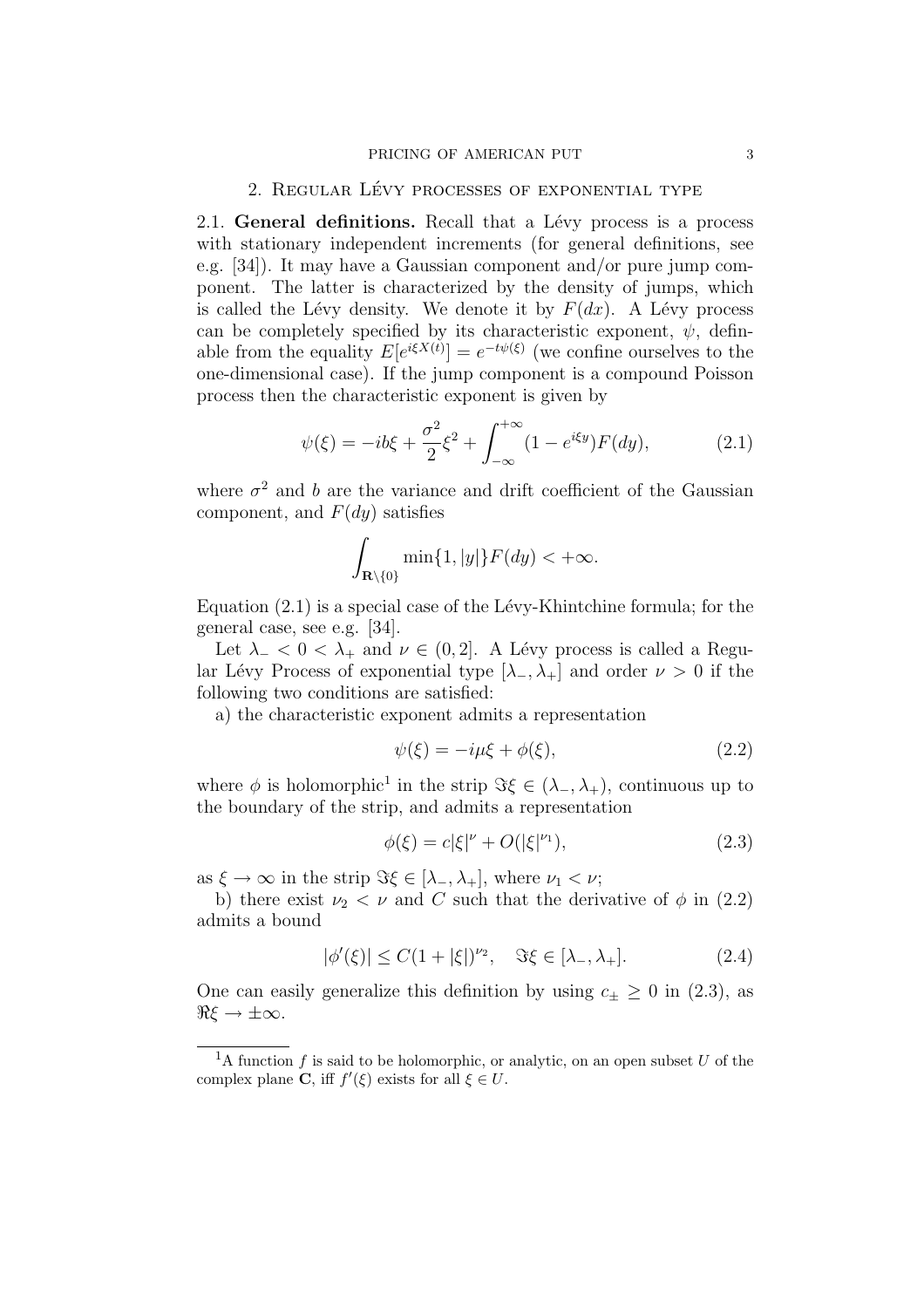2.2. **Examples.** Wide families of jump-diffusion processes used in the theoretical and empirical studies of financial markets are RLPE of order 2.

*Example 2.1.* Let X be a Lévy process with the Lévy density

$$
F(dx) = c_+\lambda_+e^{\lambda_+x}\mathbf{1}_{(-\infty,0)}(x)dx + c_-(-\lambda_-)e^{\lambda_-x}\mathbf{1}_{(0,+\infty)}(x)dx, \quad (2.5)
$$

where  $\lambda_+ > 0$ ,  $\lambda_- < -1$  and  $c_{\pm} > 0$ . Then

$$
\psi(\xi) = \frac{\sigma^2}{2}\xi^2 - ib\xi + \frac{ic_+\xi}{\lambda_+ + i\xi} + \frac{ic_-\xi}{\lambda_- + i\xi},
$$
\n(2.6)

where  $\sigma^2 > 0$  and  $b \in \mathbf{R}$  are the variance and drift of the Gaussian component. The  $\psi(\xi)$  is holomorphic in the strip  $\Im \xi \in (\lambda_-, \lambda_+).$ 

The following classes of Lévy processes without the gaussian component and with exponentially decaying tails of probability densities have been widely used to describe the behavior of stock prices in real financial markets, and almost all of them are RLPE's:

Variance Gamma Processes have been used by Madan and co-authors in a series of papers during 90th (see [28] and the bibliography there);

Hyperbolic Processes were constructed and used by Eberlein and co-authors [19], [20], [21]; hyperbolic distributions were constructed in  $|2|$ ;

Normal Inverse Gaussian processes (NIG) were constructed in [3] and used to model German stocks in [4]; generalization of the class NIG, namely, the class of Normal Tempered Stable Lévy Processes, was constructed in [5] and [6].

Example 2.2. The characteristic exponent of a NIG is of the form

$$
\psi(\xi) = -i\mu\xi + \delta[(\alpha^2 - (\beta + i\xi)^2)^{1/2} - (\alpha^2 - \beta^2)^{1/2}], \tag{2.7}
$$

where  $\nu \in (0, 2), \delta > 0$ , and  $\alpha > |\beta|$ ; it is holomorphic in the strip  $\Im \xi \in (-\alpha - \beta, \alpha - \beta)$ , and (2.2)-(2.4) are satisfied in this strip, with  $\nu = 1$ .

Truncated Lévy Processes (TLP) constructed by Koponen[24] were used for modeling in real financial markets in [7], [17] and [31]; a generalization of this family was constructed in [8], [9]. Later, this generalization was used in [15] under the name CGMY-model. As A.N. Shiryaev remarked, the name TLP was misleading, and so starting with [10]-[11] we call this family of processes KoBoL family.

Example 2.3. The characteristic exponent of a process of KoBoL family is of the form

$$
\psi(\xi) = -i\mu\xi + c\Gamma(-\nu)[\lambda^{\nu}_{+} - (\lambda_{+} + i\xi)^{\nu} + (-\lambda_{-})^{\nu} - (-\lambda_{-} - i\xi)^{\nu}], \tag{2.8}
$$

where  $\nu \in (0, 2), \nu \neq 1, c > 0, \lambda_- < 0 < \lambda_+$ , and  $\mu \in \mathbb{R}$ ; it is holomorphic in a strip  $\Im \xi \in (\lambda_-, \lambda_+)$ , and  $(2.2)-(2.3)$  are satisfied in this strip.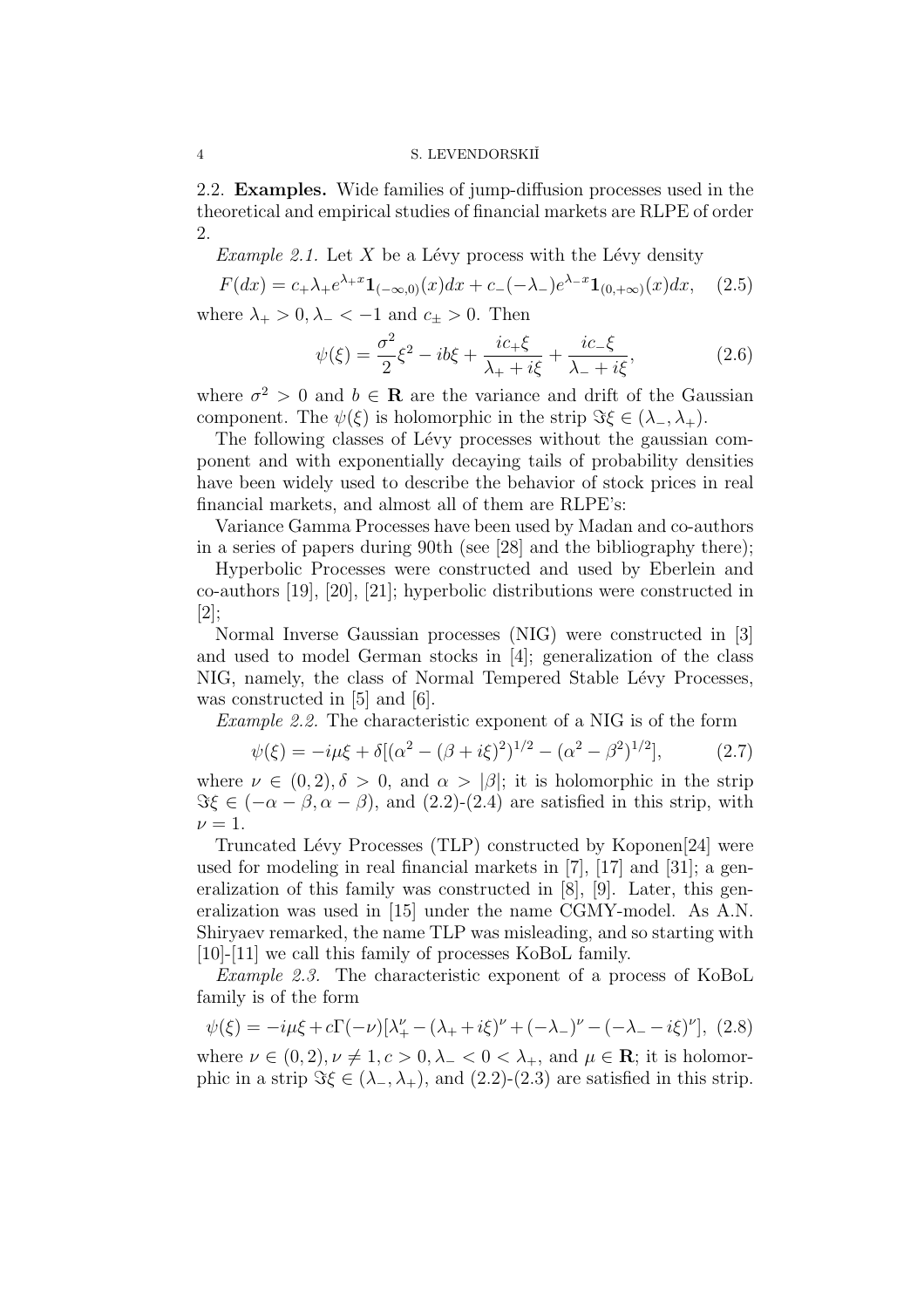For  $\nu \in (0,1)$ , the equation  $(2.8)$  is obtained from  $(2.1)$  with

$$
F(dx) = c\lambda_+ e^{\lambda_+ x} \mathbf{1}_{(-\infty,0)}(x) |x|^{-\nu - 1} dx + c(-\lambda_-) e^{\lambda_- x} \mathbf{1}_{(0,+\infty)}(x) x^{-\nu - 1} dx,
$$
  
and  $\sigma = 0$  (that is, there is no Gaussian component). In the case

 $\nu \in (1, 2)$ , instead of  $(2.1)$ , the general form of the Lévy-Khintchine formula is needed (see [12]).

Earlier, non-infinitely divisible truncations of stable Lévy distributions had been constructed and used to model the behavior of the Standard & Poor 500 Index by Mantegna and Stanley [29], [30].

Notice that BM, HP, NIG, NTS Lévy processes are RLPE, and any finite mixture of independent BM, NIG, HP and TLP are RLPE. Variance Gamma Processes (VGP) are excluded, since they need special treatment at many places; in particular, the explicit formulas for the factors in the Wiener-Hopf factorization formula, which is used here, need regularization in the case of VGP.

2.3. The infinitesimal generator of a Lévy process. If  $X$  is a Lévy process on **R**, with the characteristic exponent given by  $(2.1)$ , then its infinitesimal generator, denote it  $L$ , is an integro-differential operator which acts as follows:

$$
Lu(x) = \frac{\sigma^2}{2}u''(x) + bu'(x) + \int_{-\infty}^{+\infty} (u(x+y) - u(x))F(dy); \quad (2.9)
$$

for the formula in the general case, see e.g. [34, 12]. The generator of a Lévy process in  $\mathbb{R}^n$  with the characteristic exponent  $\psi$  can be represented in the form  $L = -\psi(D)$ , that is, in the form of a pseudodifferential operator (PDO) with the symbol  $-\psi$  (See e.g. [10]-[12]). Recall that a pdo  $A = a(D)$  acts as follows:

$$
Au(x) = (2\pi)^{-n} \int_{\mathbf{R}^n} e^{i\langle x,\xi\rangle} a(\xi) \hat{u}(\xi) d\xi,
$$

where  $\hat{u}$  is the Fourier transform of a function u:

$$
\hat{u}(\xi) = \int_{\mathbf{R}^n} e^{-i\langle x,\xi\rangle} u(x) dx.
$$

#### 3. Wiener-Hopf factorization

3.1. **General Lévy processes.** Let  $(\Omega, \mathcal{F}, P)$  be a probability space, on which a one-dimensional Lévy process X is defined, and let  $\Omega_0$ be a subset of  $\Omega$  such that for each  $\omega \in \Omega_0$ , the trajectory  $X(\omega)$ is right-continuous with left limits. On  $\Omega_0$ , define  $M_t = \sup_{0 \le s \le t} X_s$ and  $N_t = \inf_{0 \le s \le t} X_s$ . On  $\Omega \setminus \Omega_0$ , both  $M_t$  and  $N_t$  are set to be 0.  $M = \{M_t\}$  and  $N = \{N_t\}$  are called the supremum process and the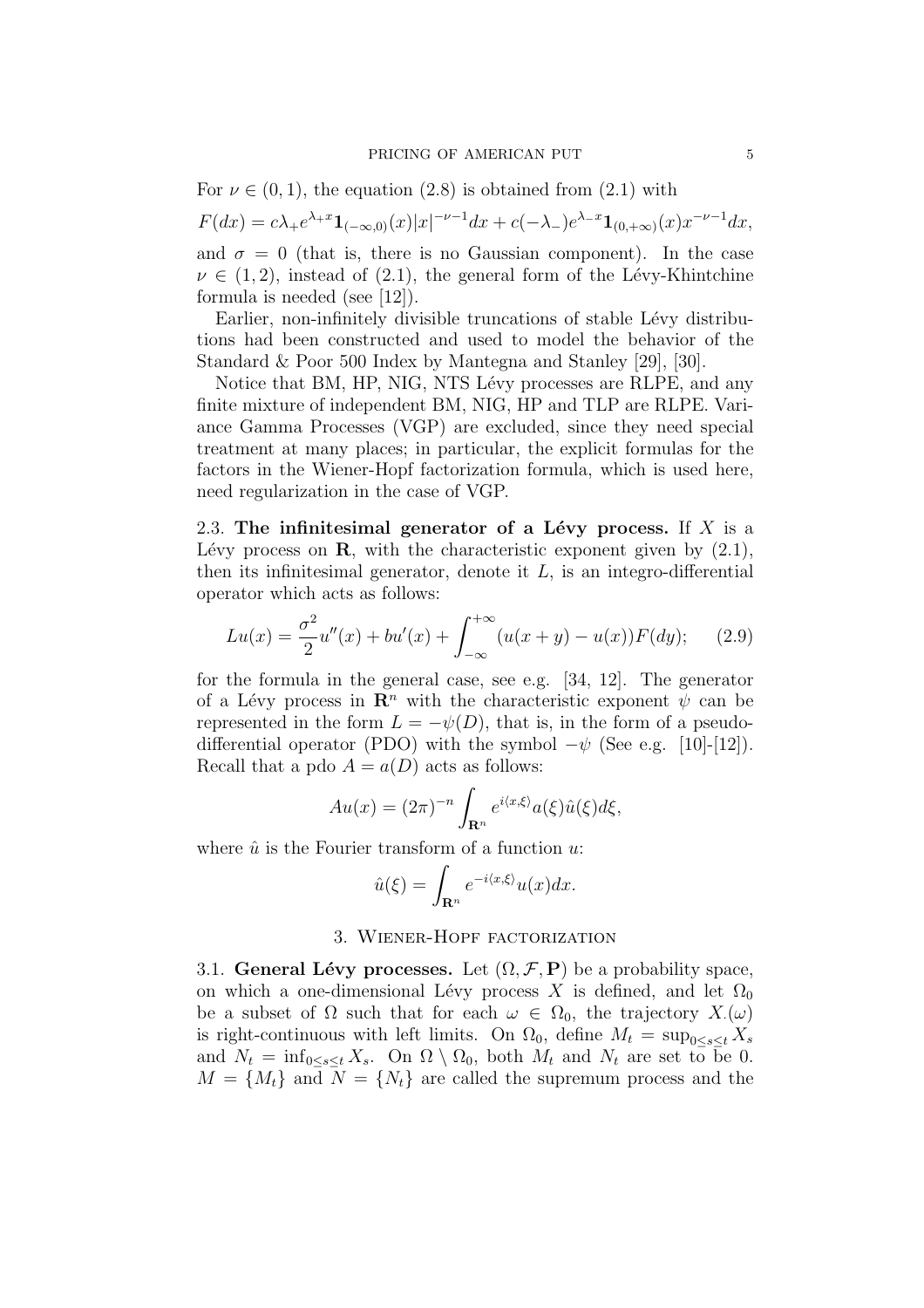infimum process, respectively. The Laplace transform  $(in t)$  of the distribution of  $X_t$ , or more precisely,

$$
qE^x \left[ \int_0^\infty e^{-qt} e^{i\xi X_t} dt \right] = q(q + \psi(\xi))^{-1},
$$

can be factorized by using the Laplace transforms (in  $t$ ) of the distributions of the supremum and infimum processes. Namely, let T be the exponentially distributed random variable on  $[0, +\infty)$  with the mean  $q^{-1}$ . Introduce functions

$$
\phi_q^+(\xi) = E\left[e^{i\xi M_T}\right], \quad \phi_q^-(\xi) = E\left[e^{i\xi N_T}\right]. \tag{3.1}
$$

Among many factorization identities, we will use only the simplest one (see e.g. [33], p.89, or [34], Theorems 45.2 and 45.5; for more detailed exposition, see [34], Section 45).

**Theorem 3.1.** (i) Let  $q > 0$ . Then  $\phi_q^{\pm}(\xi)$  are the Fourier transforms of infinitely divisible distributions  $P_q^+$  and  $P_q^-$  supported on  $(-\infty, 0]$ and  $[0, +\infty)$ , respectively:

$$
\phi_q^+(\xi) = \int_{-\infty}^{+\infty} e^{-ix\xi} P_q^+(dx) = \int_{-\infty}^0 e^{-ix\xi} P_q^+(dx), \tag{3.2}
$$

$$
\phi_q^-(\xi) = \int_{-\infty}^{+\infty} e^{-ix\xi} P_q^-(dx) = \int_0^{+\infty} e^{-ix\xi} P_q^-(dx); \tag{3.3}
$$

(ii) the following factorization identity holds:

$$
q(q + \psi(\xi))^{-1} = \phi_q^+(\xi)\phi_q^-(\xi), \quad \xi \in \mathbf{R}.\tag{3.4}
$$

Notice that  $\phi_q^+(\xi)$  (resp.,  $\phi_q^-(\xi)$ ) admits the analytic continuation into the upper half-plane  $\Im \xi > 0$  (resp., lower half-plane  $\Im \xi < 0$ ) and does not vanish there. Thus, (3.4) is a special case of the Wiener-Hopf factorization introduced in solving integral equations by Wiener and Hopf in 1931 [35], and widely used in Queuing theory and Insurance. In [22] and Chapter 11 in [12], it is applied to problems of endogenous default.

Formulas (3.1) are by no means explicit though very convenient for theoretical considerations. There are also general formulas, which are rather involved (see e.g. [34], Theorem 45.2). Simple explicit analytical formulas can be obtained for special cases only.

3.2. **L´evy processes of exponential type.** We fix a branch of ln by the requirement  $\ln a \in \mathbb{R}$  for  $a > 0$ . The following theorem is a special case of Theorem 3.2 in [12].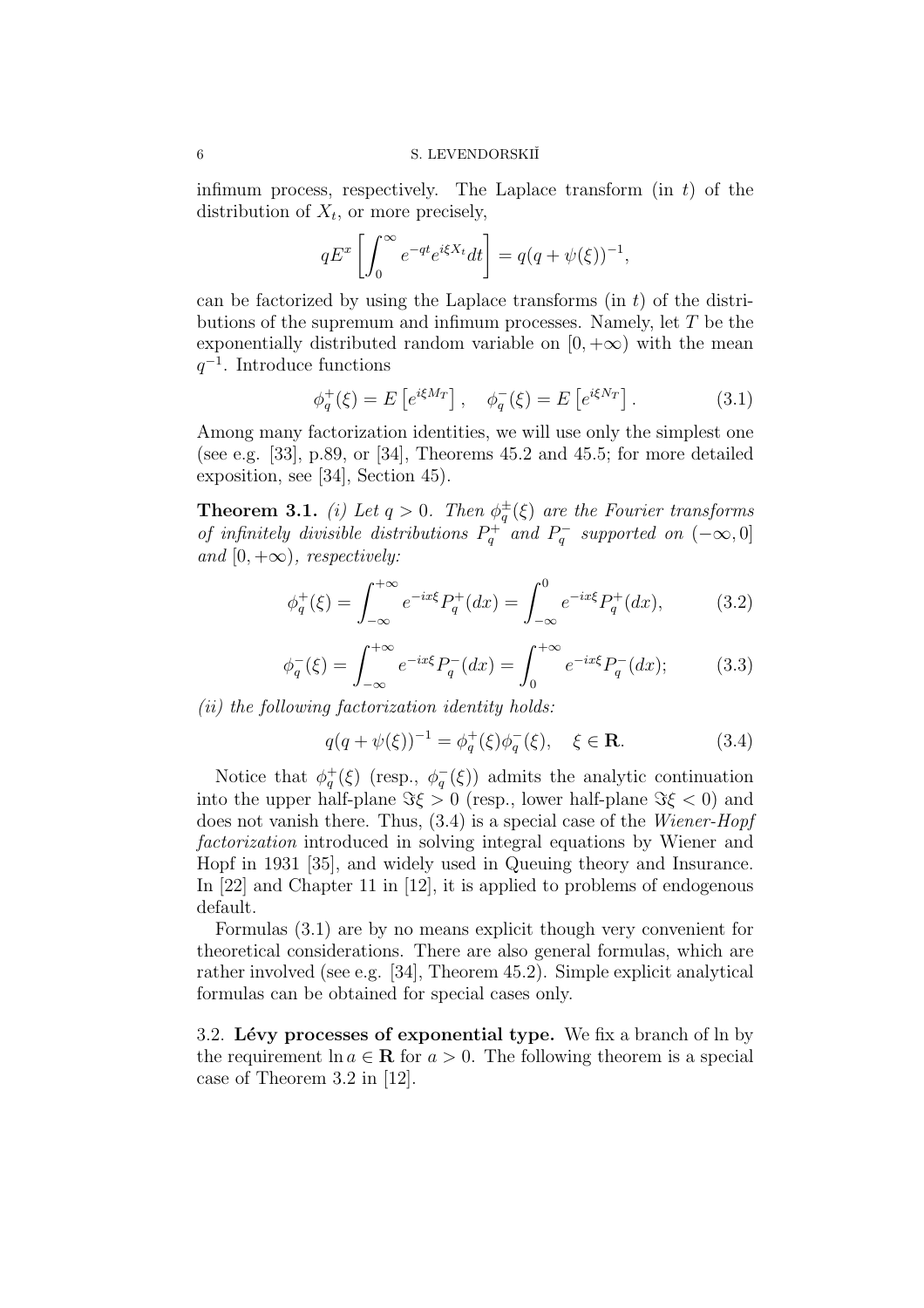**Theorem 3.2.** Let X be an RLPE, and let there exist  $c_1 > 0$  and  $\omega_- < 0 < \omega_+$  such that

$$
\Re\psi(\xi) \ge c_1, \quad \Im\xi \in [\omega_-, \omega_+]. \tag{3.5}
$$

Then

a)  $\phi_q^+(\xi)$  admits the analytic continuation into a half-plane  $\Im \xi > \omega_$ and can be calculated as follows:

$$
\phi_q^+(\xi) = \exp\left[ (2\pi i)^{-1} \int_{-\infty + i\omega_-}^{+\infty + i\omega_-} \frac{\psi'(\eta)}{q + \psi(\eta)} \ln \frac{\eta - \xi}{\eta} d\eta \right] \quad (3.6)
$$

$$
= \exp\left[ (2\pi i)^{-1} \int_{-\infty+i\omega_-}^{+\infty+i\omega_-} \frac{\xi \ln(q+\psi(\eta))}{\eta(\xi-\eta)} d\eta \right]; \qquad (3.7)
$$

b)  $\phi_q^-(\xi)$  admits the analytic continuation into a half-plane  $\Im \xi < \omega_+$ and can be calculated as follows:

$$
\phi_q^-(\xi) = \exp\left[ -(2\pi i)^{-1} \int_{-\infty + i\omega_+}^{+\infty + i\omega_+} \frac{\psi'(\eta)}{q + \psi(\eta)} \ln \frac{\eta - \xi}{\eta} d\eta \right] (3.8)
$$

$$
= \exp\left[-(2\pi i)^{-1}\int_{-\infty+i\omega_+}^{+\infty+i\omega_+}\frac{\xi\ln(q+\psi(\eta))}{\eta(\xi-\eta)}d\eta\right].
$$
 (3.9)

By using formulas (3.6)-(3.9), it is possible to calculate the factors in the Wiener-Hopf factorization numerically. In some cases, for KoBoL and NIG in particular, the numerical procedure can be made fairly efficient by reducing the integration to an appropriate cut in the complex plane (this reduction was used in [10] and Chapters 5 and 12 of [12]).

3.3. **Jump-diffusion case.** The most simple formulas can be obtained in the case of a rational  $\psi$ , an example being the jump-diffusion process given by (2.6). By using general formulas and the residue theorem, it is straightforward to conclude that the factors  $\phi_q^{\pm}(\xi)$  are rational functions of  $\xi$  (for details, see e.g. Chapter 13 in [12]). Hence, the factorization of  $a(\xi) = q + \psi(\xi)$  can be obtained as follows:

- (i) represent a in the form  $a = P/Q$ , where P and Q are polynomials;
- (ii) notice that both  $P$  and  $Q$  have no roots on the real line, and find the sets of roots of P,  $\{-i\beta_j^+(q)\}\$ and  $\{-i\beta_j^-(q)\}\$ , in the lower and upper complex plane, respectively, and the sets of roots of Q,  $\{-i\lambda^+_l\}$  and  $\{-i\lambda^-_l\}$  in the same half-planes;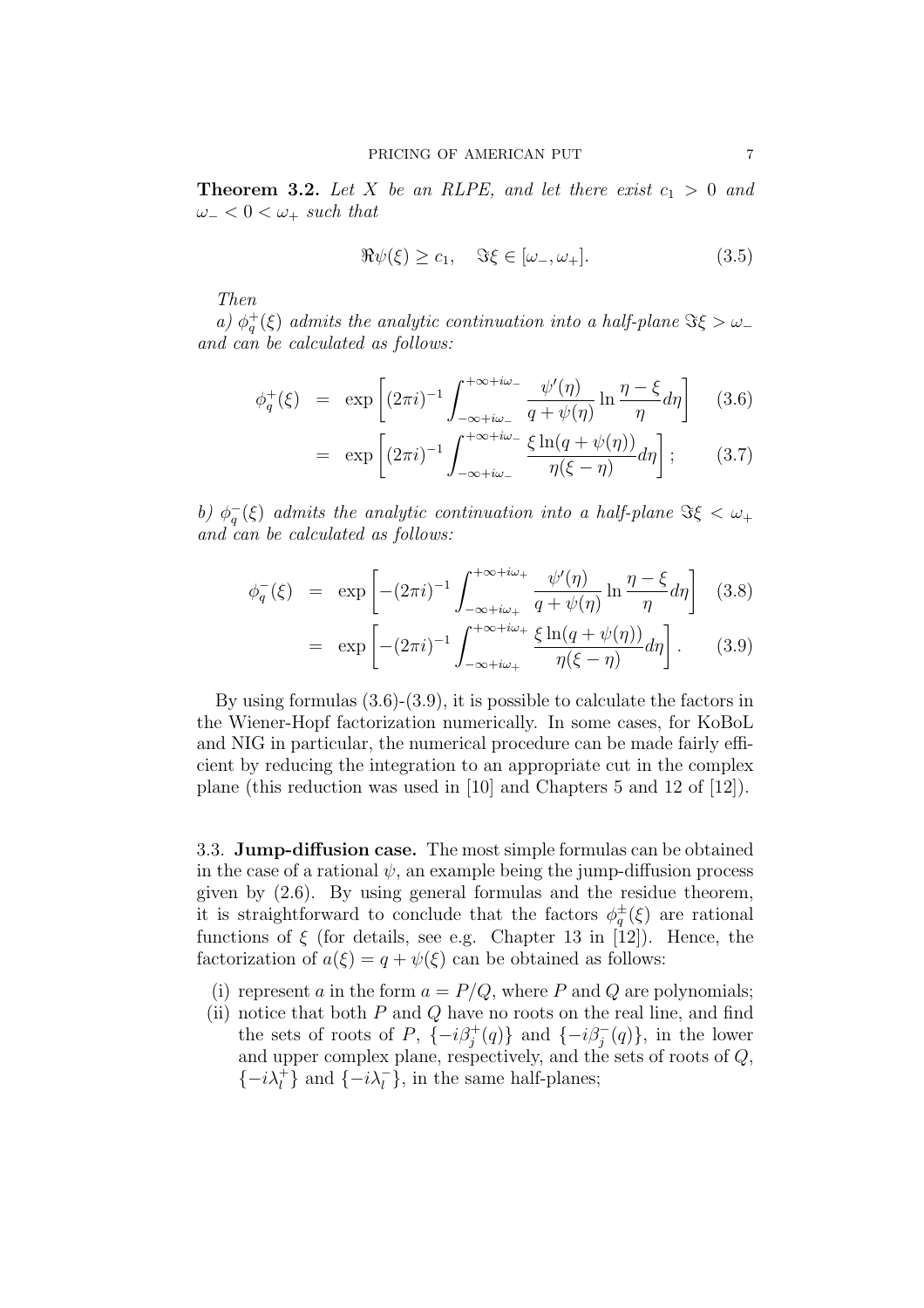(iii) set

$$
\phi_q^+(\xi) = \prod_j \frac{\beta_j^+(q)}{\beta_j^+(q) - i\xi} \prod_l \frac{\lambda_l^+ - i\xi}{\lambda_l^+};\tag{3.10}
$$

$$
\phi_q^-(\xi) = \prod_j \frac{\beta_j^-(q)}{\beta_j^-(q) - i\xi} \prod_l \frac{\lambda_l^- - i\xi}{\lambda_l^-}.
$$
\n(3.11)

Example 3.1. Consider the jump-diffusion process in Example 2.1. Set  $\xi = -i\beta$  and

$$
M(\beta) := \psi(-i\beta) = -b\beta - \frac{\sigma^2}{2}\beta^2 + \frac{c_+\beta}{\lambda_+ + \beta} + \frac{c_-\beta}{\lambda_- + \beta}.
$$

From (2.6), the equation

$$
q + \psi(\xi) = 0 \tag{3.12}
$$

assumes the form

$$
q + M(\beta) = 0.\t(3.13)
$$

Since a polynomial of degree 4 has 4 roots in the complex plane, equation (3.13) has 4 real roots at most. The real-valued function  $q+M(\cdot): \mathbf{R}\setminus\{-\lambda_+, -\lambda_-\}\to\mathbf{R}$  is continuous on intervals  $(-\infty, -\lambda_+),$  $(-\lambda_+, 0), (0, -\lambda_-)$  and  $(-\lambda_-, +\infty)$ , and it changes sign on each of these intervals, since *q* > 0, *M*(0) = 0, *M*(−λ<sub>−</sub> − 0) = *M*(−λ<sub>+</sub> + 0) = −∞,  $M(\pm\infty) = -\infty$ , and  $M(-\lambda_{-} + 0) = M(-\lambda_{+} - 0) = +\infty$ . Hence equation (3.13) has at least one root on each of these intervals. The number of the intervals being 4, there exists exactly one root on each interval; we call these roots  $\beta_1^- = \beta_1^-(q)$ ,  $\beta_0^- = \beta_0^-(q)$ ,  $\beta_0^+ = \beta_0^+(q)$ , and  $\beta_1^+ = \beta_1^+(q)$ , respectively. Thus, (3.10) and (3.11) become

$$
\phi_q^+(\xi) = \frac{-\lambda_- - i\xi}{-\lambda_-} \prod_{j=0,1} \frac{\beta_j^+}{\beta_j^+ - i\xi}, \tag{3.14}
$$

$$
\phi_q^-(\xi) = \frac{\lambda_+ + i\xi}{\lambda_+} \prod_{j=0,1} \frac{-\beta_j^-}{-\beta_j^- + i\xi}.
$$
\n(3.15)

For a generalization to the multi-jump case, see Section 5.

3.4. **Factors**  $\phi_q^{\pm}(\xi)$  and related operators. Notice that in the case of an RLPE, the distributions  $P_q^{\pm}(dx)$  have densities:

$$
P_q^{\pm}(dx) = k_q^{\pm}(x)dx
$$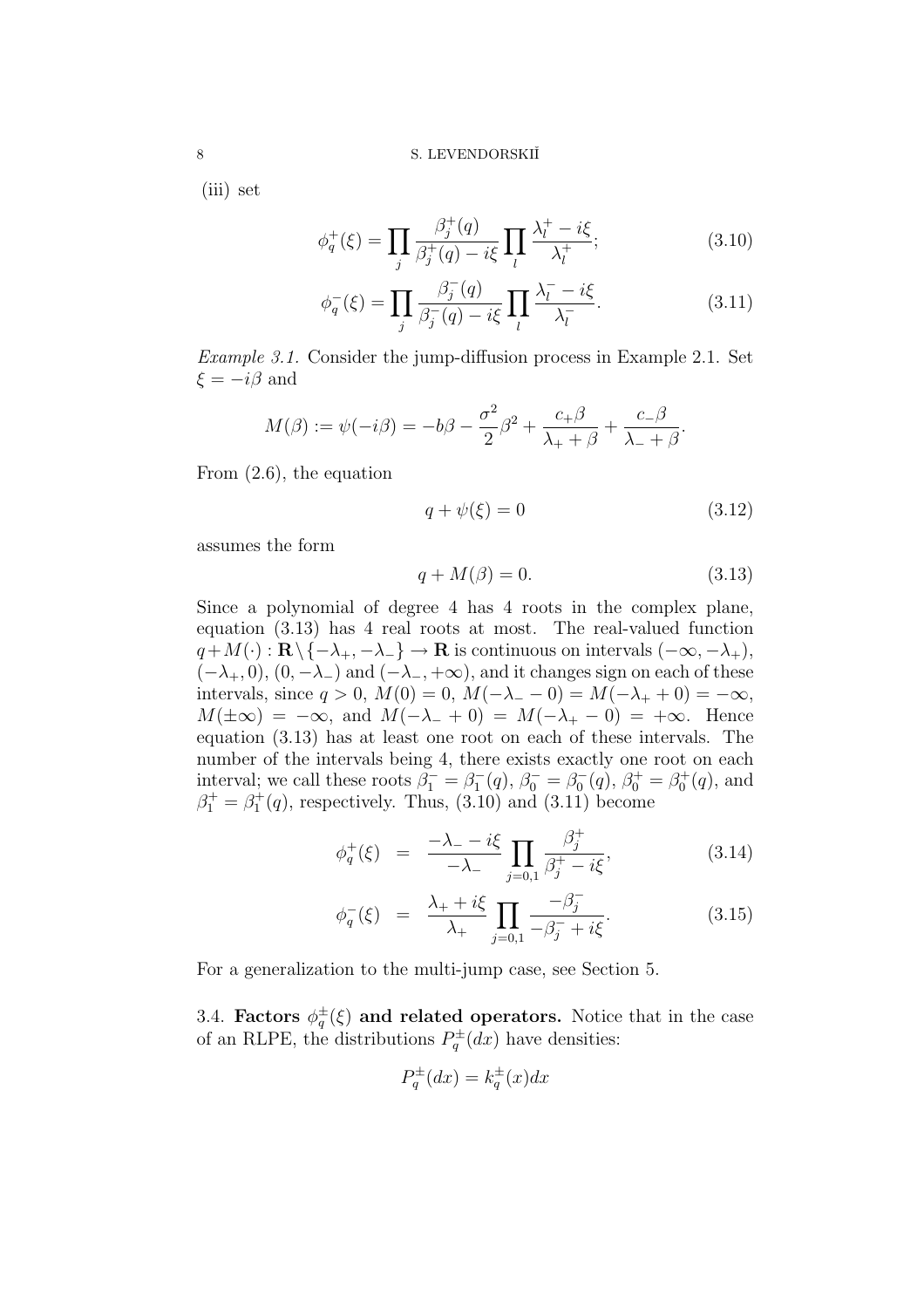(see [10, 12]), and introduce operators  $\phi_q^{\pm}(D)$  by

$$
\phi_q^+(D)u(x) = \int_{-\infty}^0 u(x-y)P_q^+(dy)
$$
(3.16)  

$$
= \int_x^{+\infty} u(y)k_q^+(x-y)dy,
$$
  

$$
\phi_q^-(D)u(x) = \int_0^{+\infty} u(x-y)P_q^-(dy)
$$
(3.17)  

$$
= \int_{-\infty}^x u(y)k_q^-(x-y)dy.
$$

In the jump-diffusion case, the  $k_q^{\pm}$  are exponential polynomials, and so the formulas  $(3.16)-(3.17)$  are quite easy to apply (see Section 5); in the case of more general RLPE, the densities  $k_q^{\pm}$  can be found by using the formulas for the factors  $\phi_q^{\pm}$  and the Fourier inversion:

$$
k_q^{\pm}(x) = (2\pi)^{-1} \int_{-\infty+i\omega_{\mp}}^{+\infty+i\omega_{\mp}} e^{ix\xi} \phi_q^{\pm}(\xi) d\xi, \quad \pm x < 0.
$$

(Here  $\omega_{-} < 0 < \omega_{+}$  are from Theorem 3.2). Notice that the action on exponents is calculated quite easily for any RLPE: if  $-i\beta$  belongs to the half-plane, where  $\phi_q^{\pm}$  is defined, then

$$
\phi_q^{\pm}(D)e^{\beta x} = \phi_q^{\pm}(-i\beta)e^{\beta x}.
$$

In particular,  $\phi_q^{\pm}(D)1 = 1$ .

## 4. Approximate pricing of the American put

4.1. **The free boundary value problem.** We consider the American put on a stock which pays no dividends; the generalization to the case of a dividend-paying stock and the American call is straightforward. Let Q be an EMM chosen by the market, and let  $L = L^{\mathbf{Q}}$  be the infinitesimal generator of X under **Q**. Assume that the optimal stopping time is of the form  $\tau_B' \wedge T$ , where  $\tau_B'$  is the hitting time of a closed set  $B \subset \mathbf{R} \times (-\infty, T]$  by the two-dimensional process  $\hat{X}_t = (X_t, t)$ . Set  $\mathcal{C} = \mathbf{R} \times [0, T] \setminus B$  (this is the region, where the option remains alive), and consider the following boundary value problem

$$
(\partial_t + L - r)V(x, t) = 0, \qquad (x, t) \in \mathcal{C}; \qquad (4.1)
$$

$$
V(x,t) = K - e^x, \quad (x,t) \in B \text{ or } t = T; \quad (4.2)
$$

$$
V(x,t) \ge (K - e^x)_+, \quad t \le T, \ x \in \mathbf{R}; \tag{4.3}
$$

$$
(\partial_t + L - r)V(x, t) \leq 0, \qquad t < T, \ (x, t) \notin \bar{C}.
$$
 (4.4)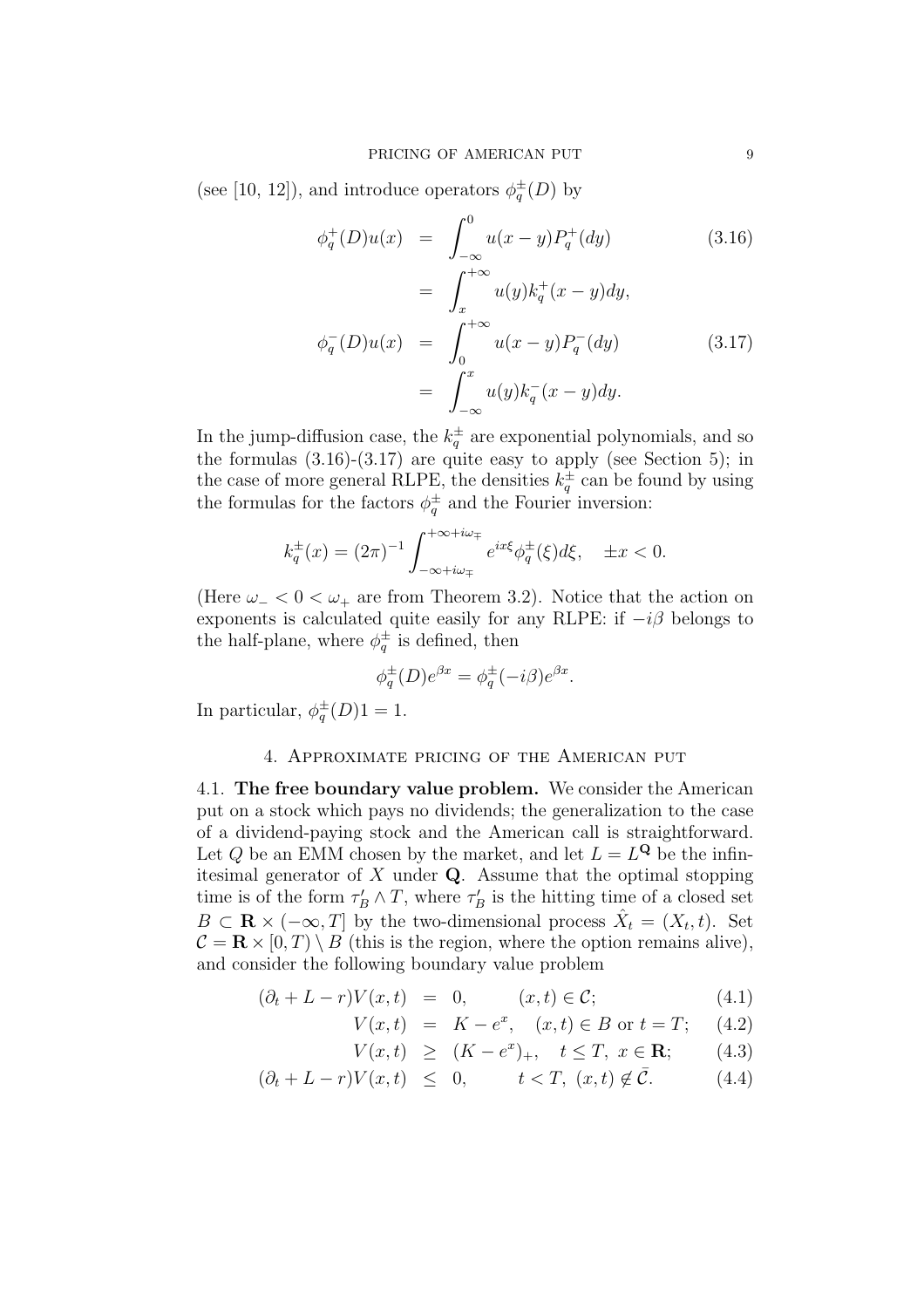Under certain regularity conditions (see Theorem 6.1 in  $|12|$ ), the continuous bounded solution to the free boundary problem (4.1)-(4.4) gives the optimal early exercise region, B, and the rational option price,  $V_*$ .

4.2. **Analytical method of lines.** Carr and Faguet [14] suggested to use the time discretization in the Black-Scholes equation, and obtained semi-explicit analytical formulas for the early exercise boundary and put price. The same formulas can be derived by Carr's randomization procedure [13]. In [14] and [13], the Brownian motion case was studied and the time derivative in the Black-Scholes equation was discretized; in the non-Gaussian situation, we discretize the derivative  $\partial_t$  in the generalized Black-Scholes equation (4.1). In the Gaussian case, it is possible to use the smooth pasting principle to replace the optimality conditions  $(4.3)-(4.4)$ . In  $[10]$  (see also Chapter 5 in  $[12]$ ), it is shown in the case of perpetual American put that the smooth pasting principle may fail in the non-Gaussian case, therefore for the American put with the finite time horizon, the optimal discretized boundary should be found by the other means similar to the ones used in [10], in the perpetual American option case.

Below, we recall the pricing procedure developed in Section 6.2.2 of [12]. Divide [0, T] into n subperiods by points  $t_j = j\Delta, j = 0, 1, \ldots, n$ , where  $\Delta = T/n$ , and denote by  $v_j(x)$  the approximation to  $V(x, t_j)$ ;  $h_j$ denotes the approximation to the early exercise boundary at time  $t_i$ . Then  $v_n(x) = \max\{K - e^x, 0\}$ , and by discretizing the derivative  $\partial_t$  in (4.1), we obtain, for  $j = n - 1, n - 2, \ldots, 0$ ,

$$
\Delta^{-1}(v_{j+1}(x) - v_j(x)) - (r - L)v_j(x) = 0, \quad x > h_j,
$$

or

$$
(1 + \Delta(r - L))v_j(x) = v_{j+1}(x), \quad x > h_j.
$$
 (4.5)

Equation (4.2) assumes the form

$$
v_j(x) = K - e^x, \quad x \le h_j. \tag{4.6}
$$

Set  $q = \Delta^{-1}+r$ , and factorize  $q+\psi(\xi)$  (see (3.4)). By using the Wiener-Hopf factorization method, it is possible to find the unique bounded continuous solution to the problem  $(4.5)-(4.6)$ :

$$
v_j(x) = K - e^x + (1 + r\Delta)^{-1} \phi_q^-(D) \mathbf{1}_{[h_j, +\infty)} w_j(x), \tag{4.7}
$$

where

$$
w_j = \phi_q^+(D)[v_{j+1} + e^x - (1 + r\Delta)K].
$$
 (4.8)

**Lemma 4.1.** ([12], Lemma 6.1.) For  $j = n-1, ..., 0$ , the function  $w_j$ is increasing, and it changes the sign.

From Lemma 4.1,  $w_i$  has the only zero, call it  $h_i$ .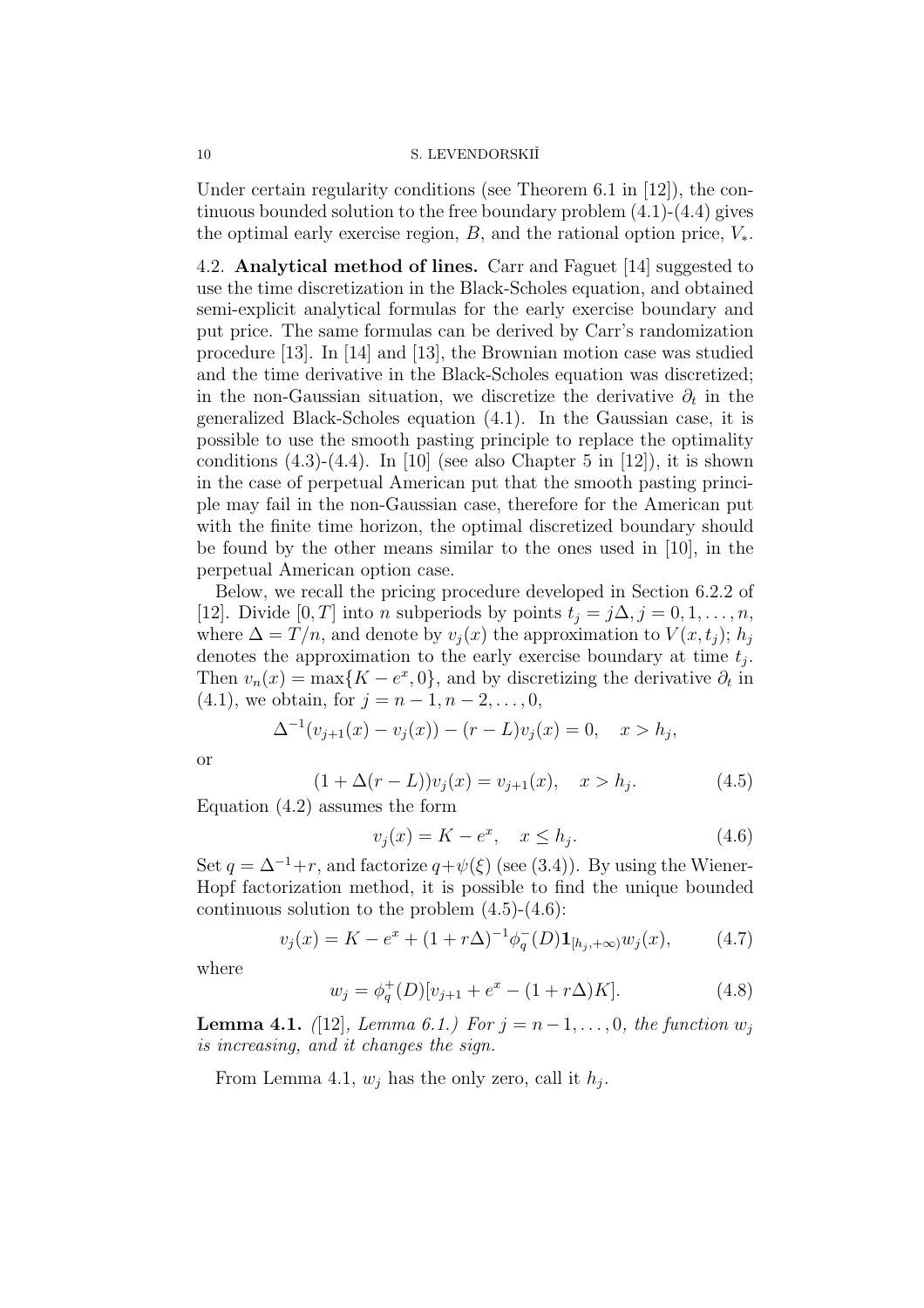**Theorem 4.2.** (12), Theorem 6.2). The optimal exercise boundary at time  $t_j$  is  $h_j$ ,  $j = n - 1, n - 2, \ldots, 0$ .

To sum up: the algorithm for the discrete time approximation to the optimal exercise boundary and rational put price is as follows:

- 1. Set  $h_n = \ln K$ ,  $v_n(x) = \max\{K e^x, 0\};$
- 2. for  $j = n 1, n 2, \ldots$ , define  $w_j$  by (4.8);
- 3. find  $h_i$  as the unique solution to the equation

$$
w_j(x) = 0;\t\t(4.9)
$$

4. for  $x > h_i$ , define  $v_i(x)$  by (4.7).

This general scheme was derived in [12], p.158.

4.3. **Further analysis of the scheme.** For any  $\Delta > 0$ ,  $q + \psi(0) =$  $q > 0$ , and  $q + \psi(-i) = \Delta^{-1} + r + \psi(-i) = \Delta^{-1} > 0$ , therefore  $\Re(q + \psi(\xi)) > 0$  in the strip  $\Im \xi \in [-1, 0]$  (see the proof of Lemma 3.5 in [12]). By applying Lemma 3.2, we conclude that  $\phi_q^+$  is holomorphic in a half-plane  $\Im \xi > \omega_-,$  for some  $\omega_- < -1$ , and hence,  $\phi_q^+(D)e^x =$  $\phi_q^+(-i)e^x$  and  $\phi_q^+(D)1=1$  are well-defined. Thus, we can rewrite (4.8) as

$$
w_j(x) = w_{j1}(x) + \phi_q^+(-i)e^x - (1 + r\Delta)K,
$$
\n(4.10)

where  $w_{j1}(x) := (\phi_q^+(D)v_{j+1})(x)$ . We know from Theorem 3.1 that  $\phi_q^+(\xi)$  (resp.,  $\phi_q^-(\xi)$ ) is the Fourier transform of an infinitely divisible distribution  $P_q^+$  (resp.,  $P_q^-$ ) supported on  $(-\infty, 0]$  (resp.,  $[0, +\infty)$ ), and in the case of an RLPE,  $\dot{P}_q^{\pm}$  has the density:  $P_q^{\pm}(dx) = k_q^{\pm}(x)dx$ , where  $k_q^{\pm}(x)=0, \forall \pm x > 0$ . It can be shown that  $v_{j+1}(x) \to 0$  as  $x \to +\infty$ (recall that  $v_{j+1}(x)$  is an approximation to the put price at  $t = t_{j+1}$ and the spot price of the underlying  $S(t) = e^x$ , therefore

$$
w_{j1}(x) = \int_{x}^{+\infty} k_q^{+}(x - y)v_{j+1}(y)dy.
$$
 (4.11)

Similarly, we can rewrite (4.7) as

$$
v_j(x) = K - e^x + (1 + r\Delta)^{-1} v_{j1}(x), \tag{4.12}
$$

where for  $x \leq h_i$ ,  $v_{i1}(x) = 0$ , and for  $x > h_i$ ,

$$
v_{j1}(x) = \int_{h_j}^{x} k_q^-(x - y)w_j(y)dy.
$$
 (4.13)

In the next Section, we consider the calculation of the integrals in  $(4.11)-(4.13)$  in the case of jump-diffusions, when the procedure is especially simple.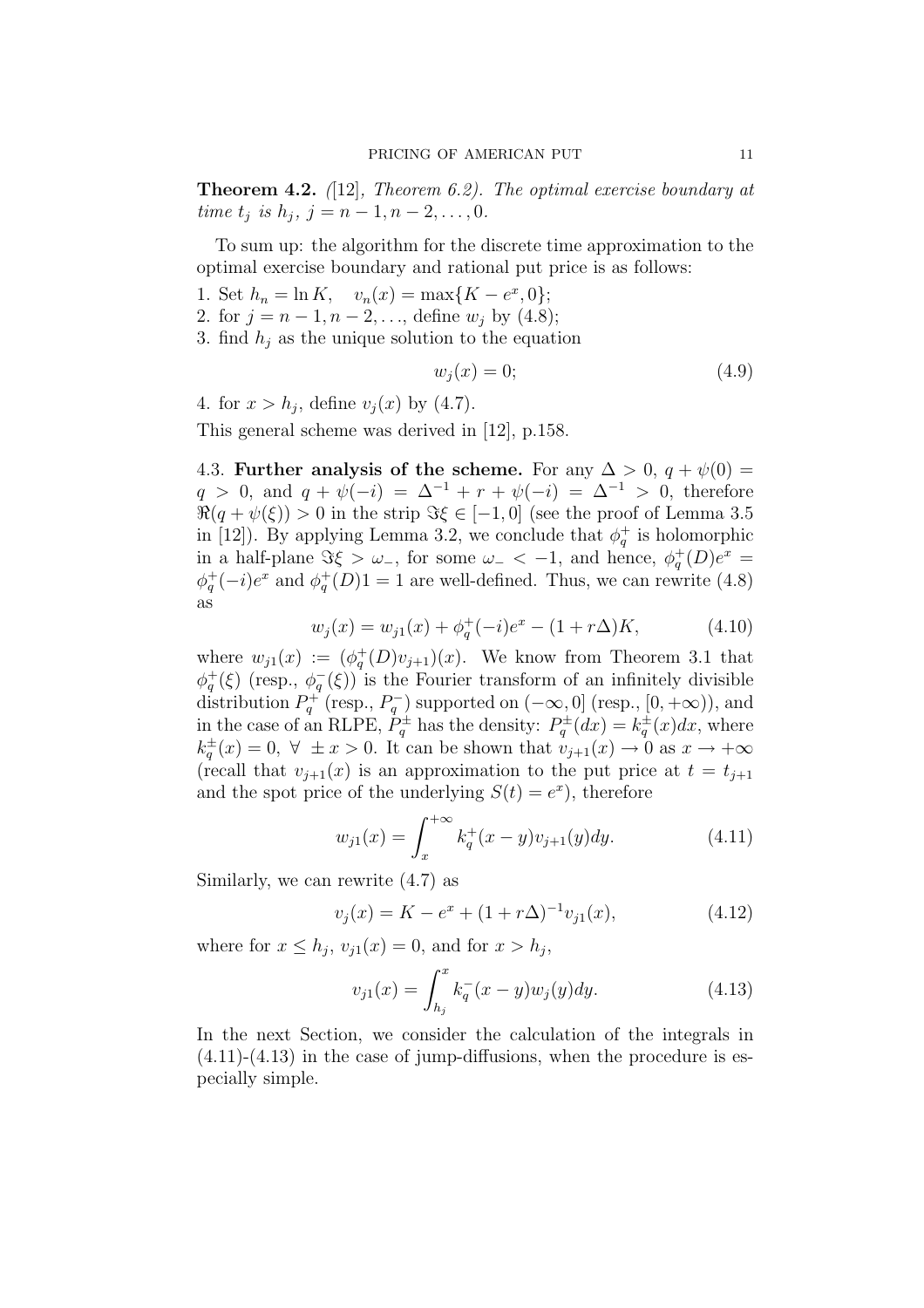#### 5. Jump-diffusion case

5.1. **Preliminary analysis for the two-jump case.** Consider the process in Example 2.1 with  $c_{\pm} > 0$ ; the factors in the Wiener-Hopf factorization formulas are calculated in Example 3.1. Represent  $\phi_q^{\pm}(\xi)$ in  $(3.14)$  and  $(3.15)$  as sums of simple fractions

$$
\phi_q^+(\xi) = \sum_{j=0,1} \frac{B_j^+(q)}{\beta_j^+ - i\xi},\tag{5.1}
$$

$$
\phi_q^-(\xi) = \sum_{j=0,1} \frac{B_j^-(q)}{-\beta_j^- + i\xi}, \tag{5.2}
$$

where

$$
B_j^+(q) = \frac{\beta_j^+ \beta_k^+ (\lambda_- + \beta_j^+)}{\lambda_- (\beta_k^+ - \beta_j^+)} , \quad B_j^-(q) = \frac{-\beta_j^- \beta_k^- (\lambda_+ + \beta_j^-)}{\lambda_+ (\beta_k^- - \beta_j^-)} , \quad (5.3)
$$

and  $k \in \{0, 1\}$  is determined by  $k \neq j$ . For  $a > 0$ , functions  $1/(a - i\xi)$ and  $1/(a + i\xi)$  are Fourier transforms of functions  $e^{ax}\mathbf{1}_{(-\infty,0]}(x)$  and  $e^{-ax}\mathbf{1}_{[0,+\infty)}(x)$ , respectively. This means that  $R_a^+ := (a - iD)^{-1}$  and  $R_a^- := (a + iD)^{-1}$  are convolution operators with kernels  $e^{ax}\mathbf{1}_{(-\infty,0]}(x)$ and  $e^{-ax}\mathbf{1}_{[0,+\infty)}(x)$ :

$$
R_a^+ u(x) = \int_{-\infty}^0 e^{ay} u(x - y) dy = \int_x^{+\infty} e^{a(x-y)} u(y) dy,
$$
  

$$
R_a^- u(x) = \int_0^{+\infty} e^{-ay} u(x - y) dy = \int_{-\infty}^x e^{-a(x-y)} u(y) dy.
$$

By using  $(5.1)$  and  $(5.2)$ , we can write  $(4.11)$  as

$$
w_{j1}(x) = \sum_{l=0,1} B_l^+(q) \int_x^{+\infty} e^{\beta_l^+(x-y)} v_{j+1}(y) dy, \qquad (5.4)
$$

and (4.13) as

$$
v_{j1}(x) = \sum_{l=0,1} B_l^{-}(q) \int_{h_j}^{x} e^{\beta_l^{-}(x-y)} w_j(y) dy.
$$
 (5.5)

Notice that (4.13), hence, (5.5) are applied for  $x > h_i$  only.

The following consideration shows that since the terminal payoff  $v_n(x)=(K - e^x)_+$  is a piece-wise exponential polynomial, the integrals in (5.4) and (5.5) are easy to compute, and they define piece-wise exponential polynomials. (An exponential polynomial is a function of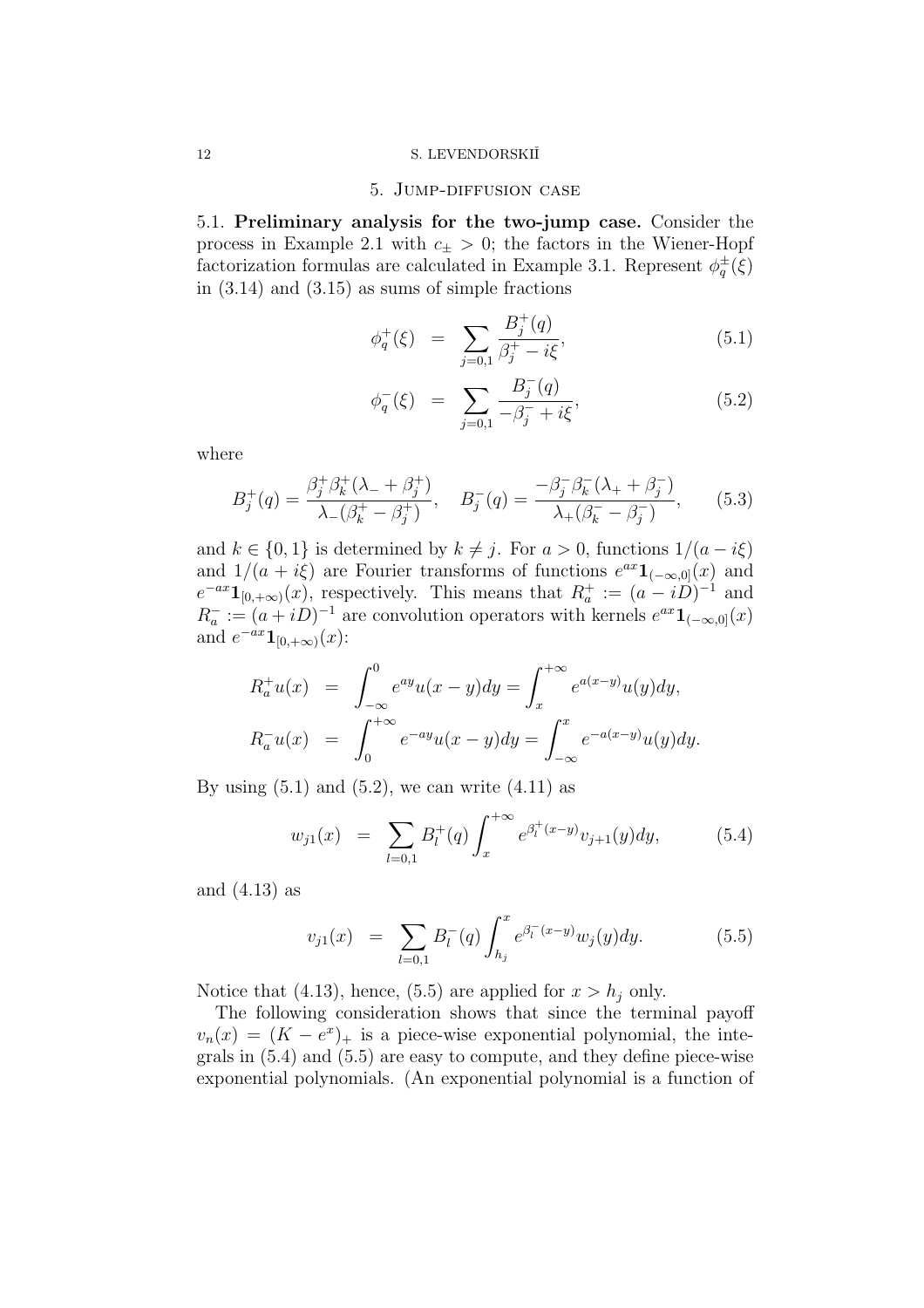the form

$$
u(x) = \sum_{l=0}^{m} c_l x^l e^{\gamma_l x},
$$

where  $c_l$  and  $\gamma_l$  are constants.) Clearly, for any  $h \leq +\infty$ ,  $a \in \mathbb{R}$ , and any exponential polynomial  $u$ , the formula

$$
R_a^+u(x) = \int_x^h e^{a(x-y)}u(y)dy, \quad x < h,
$$

defines an exponential polynomial on  $(-\infty, h)$  (in the case  $h = +\infty$ , a must be greater than any  $\gamma_l$ ). Similarly, for any  $h > -\infty$ ,  $a \in \mathbb{R}$ , and any exponential polynomial  $u$ ,

$$
R_a^- u(x) = \int_h^x e^{-a(x-y)} u(y) dy, \quad x > h,
$$

defines an exponential polynomial on  $(h, +\infty)$ . In each case, the coefficients and exponents can easily be calculated by using the method of indeterminate coefficients.

These two observations are implicitly used in the textbooks on linear ODE, of the first order, and the following interpretation of (5.4) and (5.5) may put the reader into a familiar picture:

$$
w_{j1}(x) = \sum_{l=0,1} B_l^+(q)w_{j1l}(x), \qquad (5.6)
$$

$$
v_{j1}(x) = \sum_{l=0,1} B_l^{-}(q) v_{j1l}(x), \qquad (5.7)
$$

where

•  $w_{i1l}$  is the solution to ODE

$$
w'(x) = \beta_i^+ w(x) + v_{j+1}(x)
$$
, s.t.  $w(+\infty) = 0$ ;

•  $v_{i1l}$  is the solution to ODE

$$
v'(x) = \beta_i^- v(x) + w_j(x), \quad x > h_j, \quad \text{s.t. } v(h_j) = 0.
$$

Since the initial datum  $v_n$  is given by exponential polynomials on two (semi-infinite) intervals  $(-\infty, h_n]$  and  $[h_n, +\infty)$ , namely,  $v_n(x)=0, x \ge$ 0, and  $v_n(x) = 1 - e^x, x \le 0$ , we conclude that  $w_{n-1,1,l}$ ,  $l = 0, 1$ , hence,  $w_{n-1}$ , are defined by exponential polynomials on the same intervals, and the early exercise boundary  $h_{n-1}$  is the unique zero of  $w_{n-1}$  on the left interval. Similarly,  $v_{n-1,1,l}$ ,  $l = 0, 1$ , hence,  $v_{n-1}$ , are given by exponential polynomials on intervals  $(-\infty, h_{n-1}], [h_{n-1}, h_n], [h_n, +\infty)$ . By iterating, we conclude that for  $j = n - 1, n - 2, \ldots, w_{j,1,l}, l = 0, 1, \text{ and}$  $w_j$  are given by exponential polynomials on  $(-\infty, h_{j+1}], [h_{j+1}, h_{j+3}],$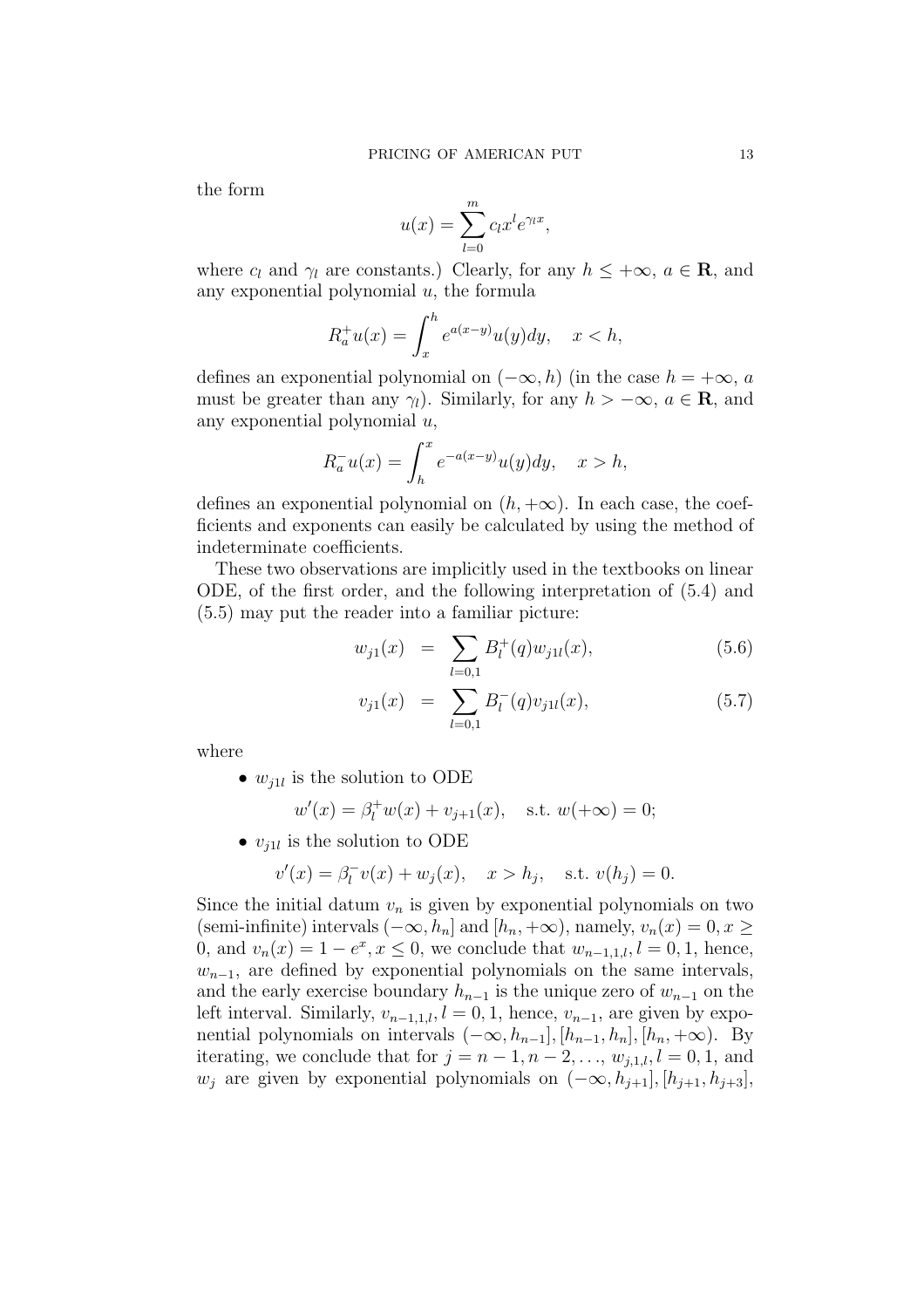...,  $[h_{n-1}, h_n]$ ,  $[h_n, +\infty)$ , and  $v_{j,1,l}$ ,  $l = 0, 1$ , and  $v_j$  are given by exponential polynomials on  $(-\infty, h_j], [h_j, h_{j+1}], \ldots, [h_{n-1}, h_n], [h_n, +\infty)$ . Notice that only exponentials  $e^{\beta \frac{1}{\alpha}x}$   $(\alpha = 0, 1), e^x$  and  $e^0$  are involved, and the orders of polynomials on each step and interval can be computed quite easily. In particular, the exponential polynomials with factors  $e^x$  and  $e^0$  are always of order 0, and the orders of exponential polynomials with factors  $e^{\beta \pm x}$  ( $\alpha = 0, 1$ ) grow not faster than by 1 on each time step (more accurate description of the orders can easily be made for each interval and time step). Further, on  $[h_n, +\infty)$ ,  $v_i$ and  $w_{i,1,l}$  are given by exponential polynomials with negative factors in exponents, and on  $(-\infty, h_i]$ ,  $v_i(x) = K - e^x$ . Therefore it is straightforward to write a program which computes coefficients of exponential polynomials  $w_{i,1,l}$ ,  $l = 0,1$ , and  $w_i$  on each interval (given coefficients of  $v_{j+1}$  on the same intervals), and coefficients of exponential polynomials  $v_{j,1,l}$ ,  $l = 0,1$ , and  $v_j$  on each interval (given coefficients of  $w_j$ on the same intervals). For  $w_i$ , first, the coefficients are calculated for the restriction on the rightmost interval  $[h_n, +\infty)$ , and then we move step by step to the left using the method of indeterminate coefficients and the continuity of  $w_{j,1,l}$ ,  $l = 0,1$ , at  $h_n, h_{n-1},\ldots,h_{j+1}$ . When the coefficients of the restriction of  $w_i$  on  $(-\infty, h_{i+1}]$  are found, we solve the equation  $w_i(x) = 0$  on this interval  $(w_i)$  changes the sign there), and denote the root by  $h_j$ . After that we define  $v_j(x) = K - e^x$  on  $(-\infty, h_i]$ , compute coefficients of (the restrictions of)  $v_{i,1,l}$ ,  $l = 0, 1$ , and  $v_j$  on  $[h_j, h_{j+1}]$  by using the method of indeterminate coefficients and the continuity condition at  $h_{n-j}$ , and move step by step to the right.

The recurrent procedure of the calculation of coefficients of exponential polynomials is purely algebraic one: the method of indeterminate coefficients involves only the solution of linear systems of a simple structure, and it requires neither truncation of integrals nor discretization of the state space and numerical integration; in addition, on each step, the unique solution of an increasing function must be found, which can be done with the help of a simple numerical procedure. It can be shown that the total number of the coefficients of the exponential polynomials  $v_j^s, j = n - 1, n - 2, \ldots, 0, s = j + 1, j + 2, \ldots, n + 1$ , is of order  $2n^3/3$ , and so their number and time of calculation is not large even for  $n = 100$ , say. To be specific, the number of the coefficients of  $v_j^{n+1}$  (resp.,  $v_j^s, s \leq n$ ) is  $2(n-j)$  (resp,  $4(s-j)$ ), and the total number is

$$
2\sum_{j=0}^{n-1} (n-j) + 4\sum_{j=0}^{n-1} \sum_{s=j+1}^{n} (s-j) = \frac{2n^3 + 9n^2 + 7n}{3}.
$$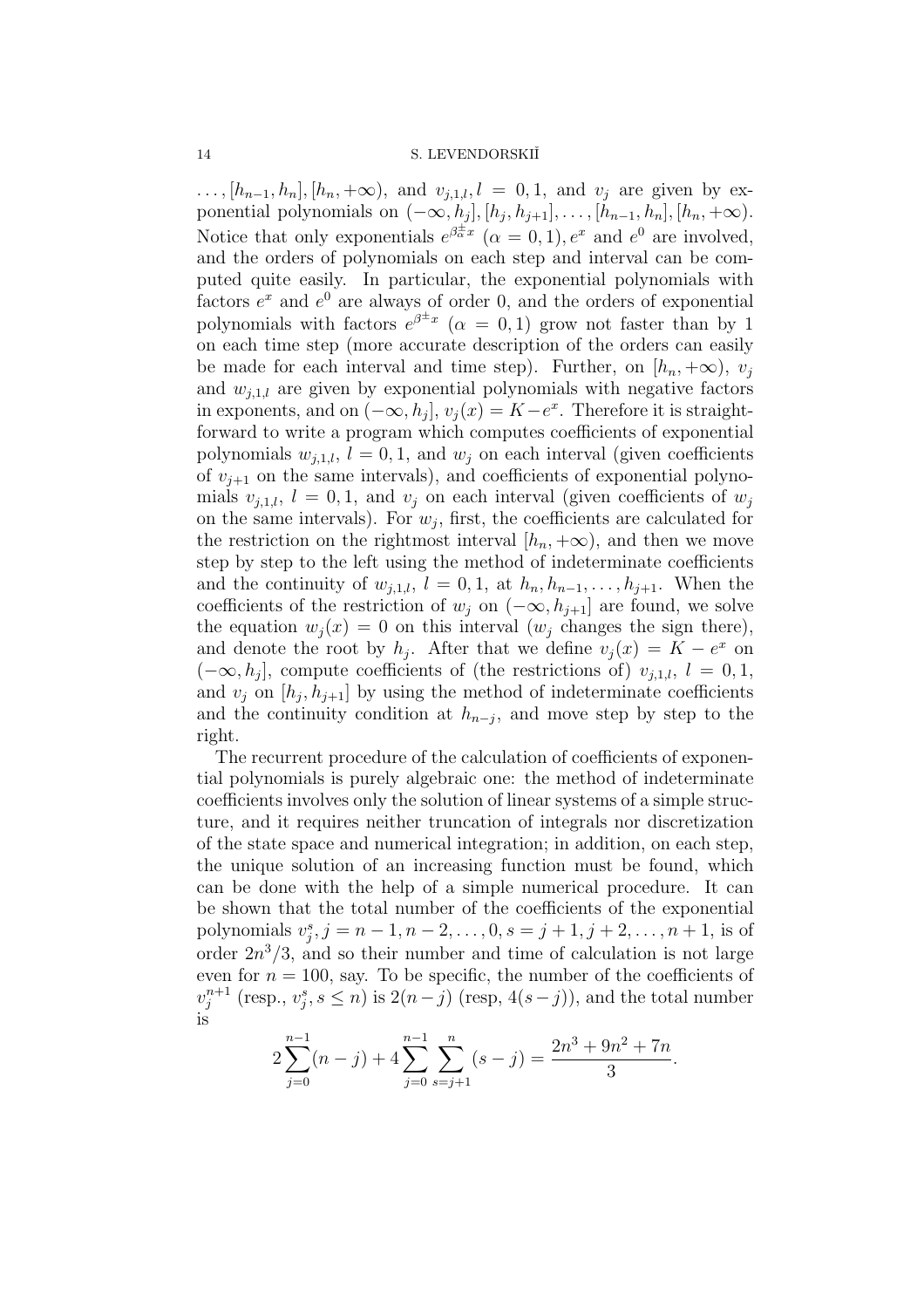5.2. **Semi-explicit pricing procedure.** At  $j = n, n-1, \ldots$ , we know optimal boundary points  $h_j < h_{j+1} < \cdots < h_n = \ln K$ , and  $v_j$ . On  $[h_n, +\infty), v_i$  coincides with an exponential polynomial of the form

$$
v_j^{n+1}(x) = \sum_{\alpha=0,1} e^{\beta_{\alpha}^{-}x} P_{j,-,\alpha}^{n+1}(x)
$$
 (5.8)

(for  $j = n$ , it is zero); on  $(-\infty, h_j]$ ,  $v_j$  coincides with  $v_j^j(x) = K - e^x$ , and on  $[h_{s-1}, h_s], s = j+1, j+2, \ldots, n$ , with an exponential polynomial of the form

$$
v_j^s(x) = v_j^{s,0} + v_j^{s,1}e^x + \sum_{\alpha=0,1} e^{\beta_\alpha x} P_{j,-,\alpha}^{n+1}(x) + \sum_{\alpha=0,1} e^{\beta_\alpha^+ x} P_{j,+,\alpha}^{n+1}(x). \tag{5.9}
$$

The recursive procedure for the calculation of the coefficients of  $v_j^s$  is as follows. For  $j = n, n - 1, \ldots$ :

Step 1. Find functions  $w_{j-1,1,\gamma}^{n+1}$ ,  $\gamma = 0,1$ , in the form (5.8), by applying the method of indeterminate coefficients to an ODE

$$
w' - \beta_{\gamma}^+ w = v_j^{n+1}
$$
, s.t.  $w(+\infty) = 0$ ,

and then set

s.t.

$$
w_{j-1}^{n+1}(x) = \sum_{\gamma=0,1} B_{\gamma}^{+}(q) w_{j-1,1,\gamma}^{s}(x) + \phi_{q}^{+}(-i)e^{x} - (1+r\Delta)K.
$$

Step 2. For  $s = n, n - 1, \ldots, j$ , find  $w_{j-1,1,\gamma}^s, \gamma = 0, 1$ , as a solution to the ODE

$$
w' - \beta_{\gamma}^{+} w = v_{j}^{s},
$$
  

$$
w(h_{s}) = w_{j-1,1,\gamma}^{s+1}(h_{s}).
$$
 (5.10)

By using the method of the indeterminate coefficients, one can find all the coefficients of the exponential polynomial

$$
w_{j-1,1,\gamma}^{s}(x) = w_{j-1,1,\gamma}^{s,0} + w_{j-1,1,\gamma}^{s,1} e^{x} + \sum_{\alpha=0,1} e^{\beta_{\alpha}^{-}x} Q_{j,-,\gamma,\alpha}^{s}(x) + \sum_{\alpha=0,1} e^{\beta_{\alpha}^{+}x} Q_{j,+,\gamma,\alpha}^{s}(x),
$$

except for the zero-order term of  $Q_{j, +, \gamma, \gamma}^s$ , which is to be found afterwards, from the continuity condition (5.10). The coefficients of  $w_{j-1,1,\gamma}^s, \gamma = 0,1$ , being found, one calculates the coefficients of

$$
w_{j-1}^s(x) = \sum_{\gamma=0,1} B_{\gamma}^+(q)w_{j-1,1\gamma}(x) + \phi_q^+(-i)e^x - (1+r\Delta)K. \tag{5.11}
$$

Step 3. Find the unique root of the equation  $w_{j-1}^s(x) = 0$  on  $(-\infty, h_j]$ , and denote it by  $h_{j-1}$ .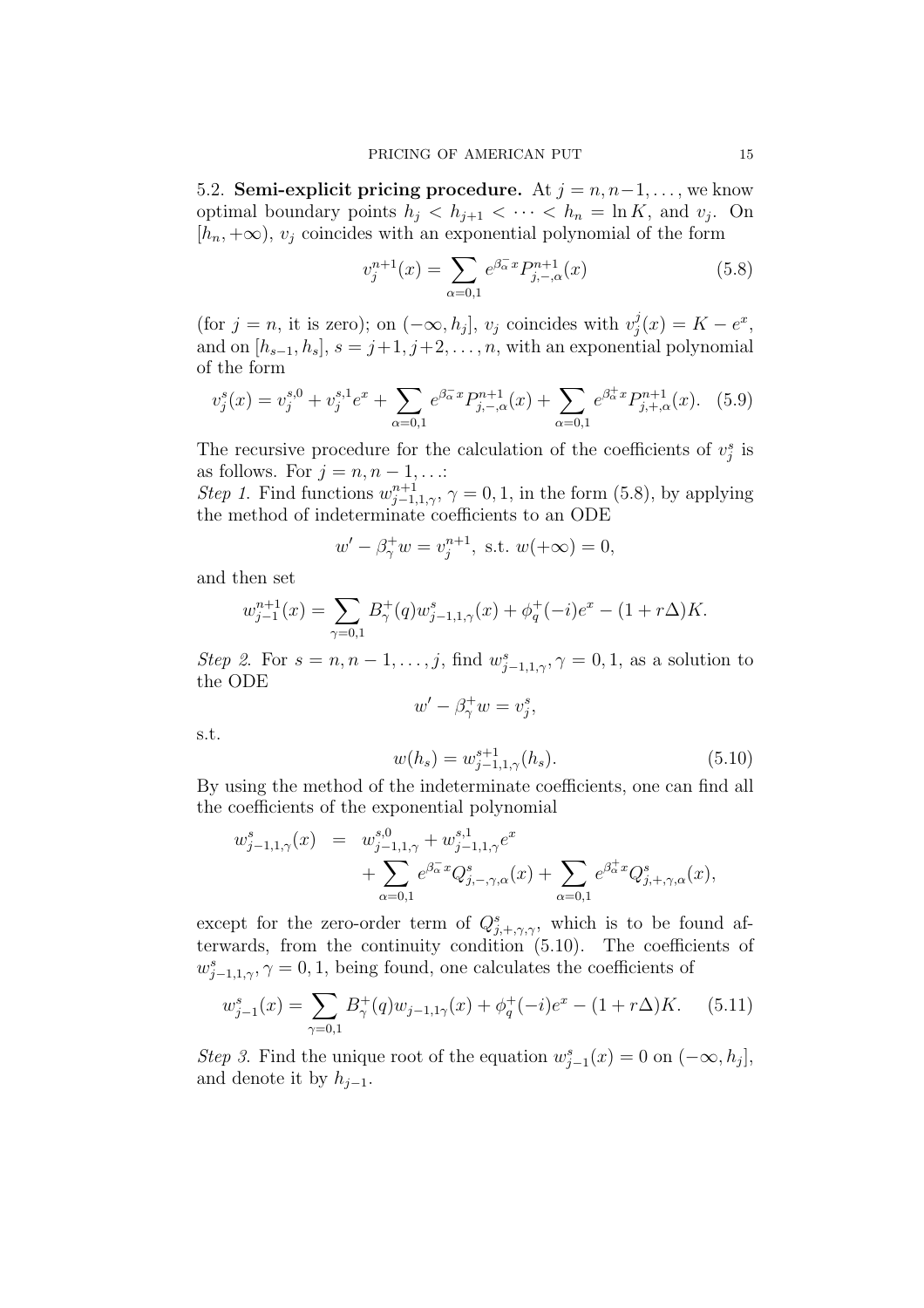Step 4. Define  $v_{j-1}^{j-1}$ , the restriction of  $v_{j-1}$  on  $(-\infty, h_{j-1}]$ , as  $K - e^x$ , and set  $v_{j-1,1,\gamma}^{j-1} = 0, \gamma = 0, 1.$ 

Step 5. For  $s = j, j + 1, \ldots, n + 1$ , find  $v_{j-1,1,\gamma}^s, \gamma = 0, 1$ , as a solution to the ODE

$$
v' - \beta_{\gamma}^- v = w_{j-1}^s,
$$

s.t.

$$
v(h_{s-1}) = v_{j-1,1,\gamma}^{s-1}(h_{s-1}).
$$
\n(5.12)

By using the method of the indeterminate coefficients, one can find all the coefficients of the exponential polynomial

$$
v_{j-1,1,\gamma}^{s}(x) = v_{j-1,1,\gamma}^{s,0} + v_{j-1,1,\gamma}^{s,1} e^x + \sum_{\alpha=0,1} e^{\beta_{\alpha}^{-}x} P_{j,-,\gamma,\alpha}^{s}(x) + \sum_{\alpha=0,1} e^{\beta_{\alpha}^{+}x} P_{j,+,\gamma,\alpha}^{s}(x),
$$

except for the zero-order term of  $P^s_{j,-,\gamma,\gamma}$ , which is to be found afterwards, from the continuity condition (5.12). The coefficients of  $v_{j-1,1,\gamma}^s, \gamma = 0,1$ , being found, one calculates the coefficients of

$$
v_{j-1}^s(x) = K - e^x + (1 + r\Delta)^{-1} \sum_{\gamma=0,1} B_{\gamma}^-(q) v_{j-1,1,\gamma}^s(x). \tag{5.13}
$$

Step 6. In the formula for  $v_{j-1}^{n+1}$ , set all the coefficients at the exponential polynomials with non-negative exponents equal to 0 (if all the numerical calculation were exact, these coefficients would have been zero but due to computational errors, they may be non-zero albeit small).

Thus, we have found  $v_{i-1}$  and  $h_{i-1}$ , and can repeat the steps above with  $j - 1$  instead of j, etc.

5.3. **Numerical examples.** In the first example shown on Figure 1, we take  $K = T = 1$ , and  $n = 20$ . We fix the instantaneous variance  $m_2 = \psi''(0) = 0.3, r = 0.05, T = 1, \text{ and } c_{\pm} = 1, \lambda_{-} = -20, \text{ and study}$ how the discretized early exercise boundary depends on  $\lambda_{+}$ . Recall that  $\lambda_{+}$  characterizes the relative intensity of large negative jumps, and that the last parameter, b, is determined from the condition  $r + \psi(-i) = 0$ . The smaller the  $\lambda_+$  is (and hence, the larger the relative intensity of big negative jumps w.r.t. small ones), the higher the early exercise boundary is. This seemingly counterintuitive result agrees with optimal exercise prices  $h_* = 0.2061, 0.1736, 0.1646$  for the perpetual put, and shows that among processes with the same instantaneous variance, the ones with large negative jumps may lead to higher early exercise price. The next example shown on Figure 2 demonstrates that if we keep the volatility of the Gaussian component and positive jump component fixed and increase the intensity of negative jumps then the optimal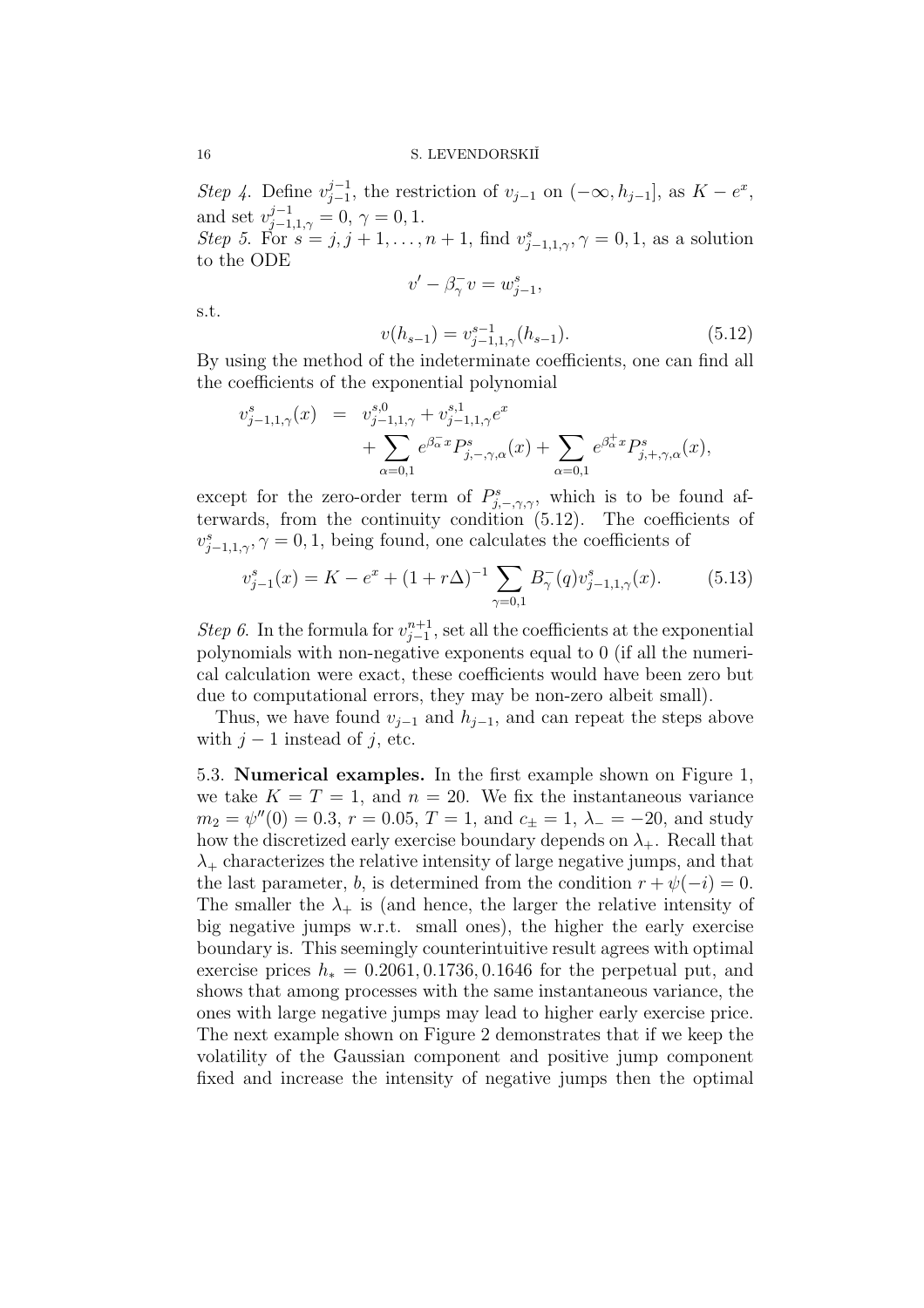exercise prise decreases as one should expect; the optimal exercise price for the perpetual put also decreases:  $h_* = 0.2419, 0.2290, 0.2091$ .

5.4. **Brownian motion case and one-jump case.** The modification of the algorithm for the case when one or both of the  $c_{+}$  in (2.5) are zero is evident: if both  $c_{\pm} = 0$ , then there are only two roots  $\beta^{\pm}(q)$ , and in (5.4) and (5.5), there is only one term on the RHS. If one of the  $c_{\pm}$  is 0, and the other is not, then there exist 3 roots, and two terms in  $(5.4)$  or  $(5.5)$ .

5.5. **Multi-jump case.** Consider the multi-jump generalization of (2.5):

$$
F(dx) = \sum_{k=1}^{K} c_{k,+} \lambda_{k,+} e^{\lambda_{k,+} x} \mathbf{1}_{(-\infty,0)}(x) dx - \sum_{l=1}^{L} c_{l,-} \lambda_{l,-} e^{\lambda_{l,-} x} \mathbf{1}_{(0,+\infty)}(x) dx,
$$
\n(5.14)

where  $\lambda_{k,+} > 0, \lambda_{k,-} < -1$  and  $c_{i,+} > 0$ . Then

$$
\psi(\xi) = \frac{\sigma^2}{2}\xi^2 - ib\xi + \sum_{k=1}^K \frac{ic_{k,+}\xi}{\lambda_{k,+} + i\xi} + \sum_{l=1}^L \frac{ic_{l,-}\xi}{\lambda_{l,-} + i\xi},\tag{5.15}
$$

where  $\sigma^2 > 0$  and  $b \in \mathbf{R}$  are the variance and drift of the Gaussian component. To factorize  $1 + \Delta(r + \psi(\xi))$ , it suffices to find the roots of equation (3.12). In terms of the variable  $\beta = i\xi$ , equation (3.12) assumes the form

$$
q - b\beta - \frac{\sigma^2}{2}\beta^2 + \sum_{k=1}^K \frac{c_{k,+}\beta}{\lambda_{k,+} + \beta} + \sum_{l=1}^L \frac{c_{l,-}\beta}{\lambda_{l,-} + \beta} = 0.
$$
 (5.16)

Equation (5.16) has  $1 + L$  positive roots  $\beta_l^+ = \beta_l^+(q), l = 0, \ldots, L$ , and  $1+K$  negative roots  $\beta_k^- = \beta_k^-(q), k = 0, \ldots, K$ , which are separated by 0 and the poles  $-\lambda_{\pm,j}$ ; hence, they can be calculated easily with high precision. By using  $(3.10)$  and  $(3.11)$ , we obtain

$$
\phi_q^+(\xi) = \prod_{l=0}^L \frac{\beta_l^+}{\beta_l^+ - i\xi} \prod_{l=1}^L \frac{-\lambda_{l,-} - i\xi}{-\lambda_{l,-}}, \tag{5.17}
$$

$$
\phi_q^-(\xi) = \prod_{k=0}^K \frac{-\beta_k^-}{-\beta_k^- + i\xi} \prod_{k=1}^K \frac{\lambda_{k,+} + i\xi}{\lambda_{k,+}}.
$$
 (5.18)

Represent  $\phi_q^{\pm}(\xi)$  as sums of simple fractions

$$
\phi_q^+(\xi) = \sum_{l=0}^L \frac{B_l^+(q)}{\beta_l^+ - i\xi}, \quad \phi_q^-(\xi) = \sum_{k=0}^K \frac{B_k^-(q)}{-\beta_k^- + i\xi}, \tag{5.19}
$$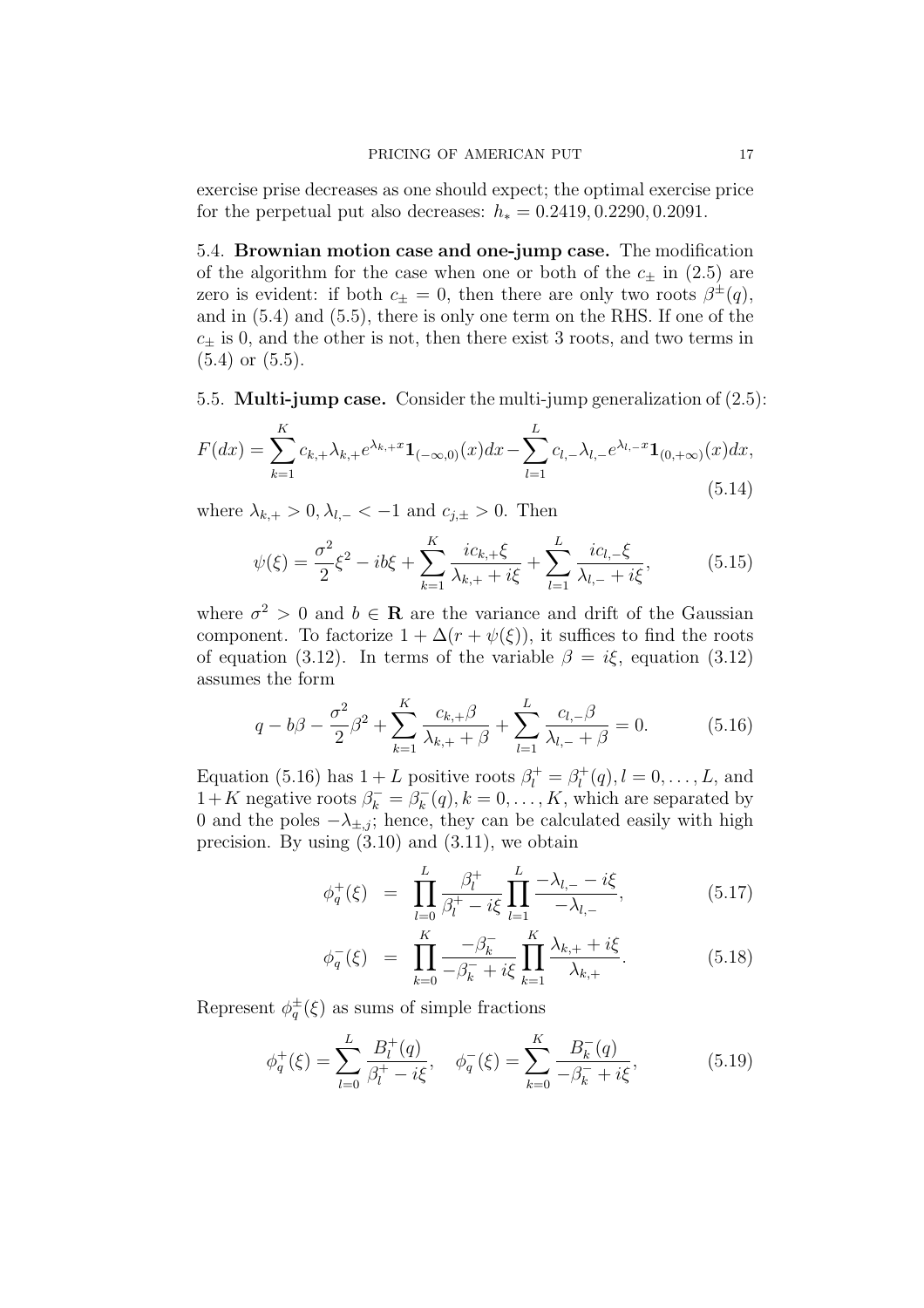

FIGURE 1. Early exercise boundary: instantaneous variance is fixed. Parameters:  $K = 1, T = 1, n = 20, r =$  $0.05, m_2 = 0.3, c_+ = c_- = 1, \lambda_- = -20.$ 



FIGURE 2. Early exercise boundary: volatility of the Gaussian component is fixed. Parameters:  $K = 1, T =$  $1, n = 20, r = 0.05, \sigma^2 = 0.3, c_- = 1, \lambda_+ = 10, \lambda_- = -20.$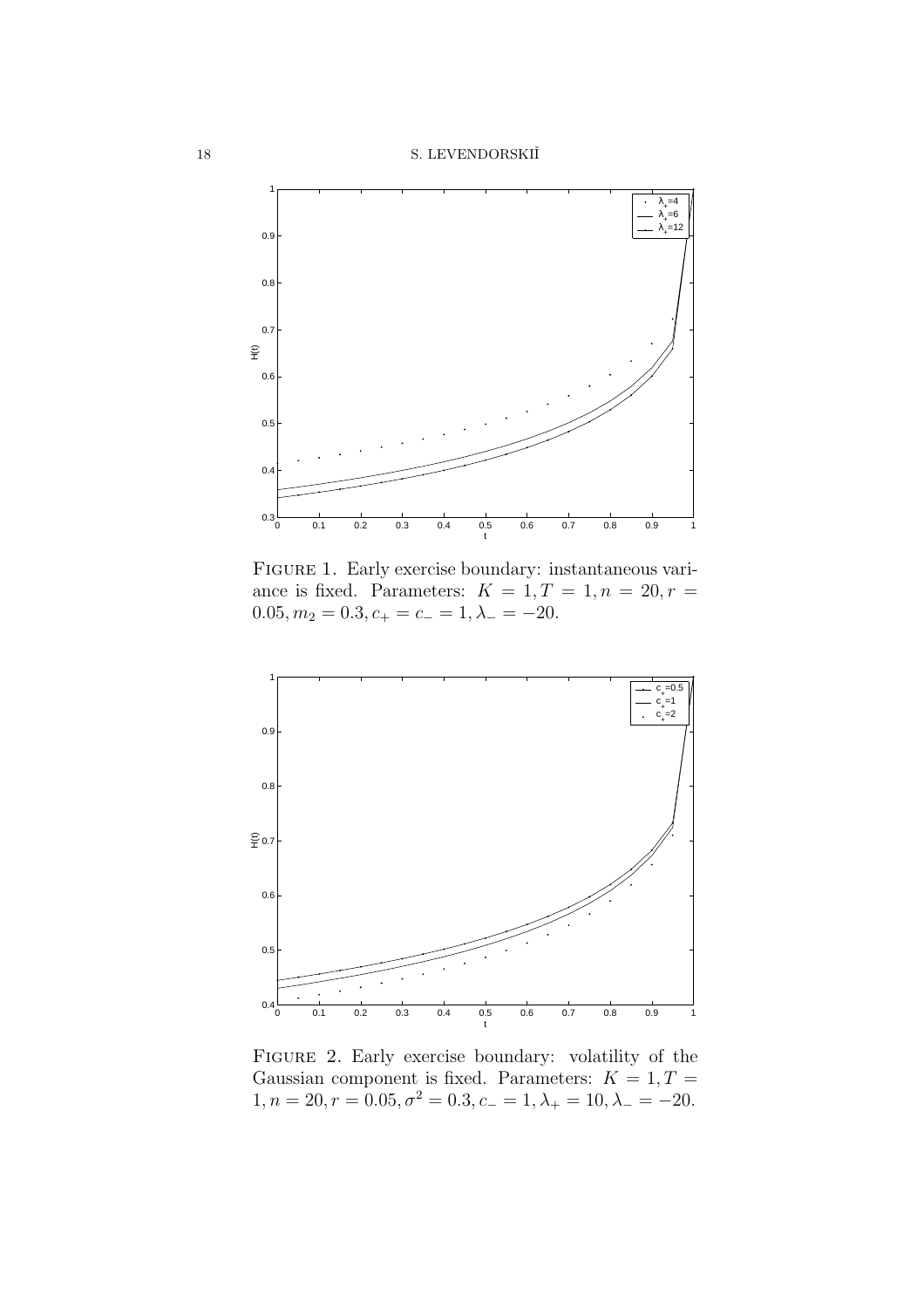where

$$
B_m^+(q) = \beta_m^+ \prod_{l=0,\dots,L,l \neq m} \frac{\beta_l^+}{\beta_l^+ - \beta_m^+} \prod_{l=1,\dots,L} \frac{-\lambda_{l,-} - \beta_m^+}{-\lambda_{l,-}},
$$
  

$$
B_m^-(q) = -\beta_m^- \prod_{k=0,\dots,K,k \neq m} \frac{\beta_k^-}{\beta_k^- - \beta_m^-} \prod_{k=1,\dots,K} \frac{-\lambda_{k,+} - \beta_m^-}{-\lambda_{k,+}}.
$$

By using  $(5.19)$ , we can write  $(4.11)$  and  $(4.13)$  as

$$
w_{j1}(x) = \sum_{l=0}^{L} B_l^+(q) \int_x^{+\infty} e^{\beta_l^+(x-y)} v_{j+1}(y) dy,
$$
  

$$
v_{j1}(x) = \sum_{k=0}^{K} B_k^-(q) \int_{h_j}^x e^{\beta_k^-(x-y)} w_j(y) dy.
$$
 (5.20)

(Recall that (4.13), hence, (5.20) is applied for  $x > h_i$  only). Now we can proceed further exactly as in the two-jump case, and obtain a pricing procedure, which takes as much time as calculation of solutions to  $(2 + L + K)n$  first-order linear ODE with constant coefficients and exponential polynomials as free terms.

#### 6. Detailed algorithm, the case of a general RLPE

6.1. **General analysis.** In general case, we have to calculate the densities  $k_q^{\pm}$  for  $x_l$  from a sufficiently fine grid (after  $\Delta > 0$  is chosen). Next, the equations (4.10) and (4.11) can be used to calculate values  $w_i(x)$  on an appropriate grid provided we know how to truncate the upper limit of the integration in  $(4.11)$ , call it A; and the same limit determines the interval  $[h_i, A]$ , on which values of  $v_{i1}$  and  $v_i$  need to be computed. The A can be found with the help of the following lemma, which shows that  $v_i(x)$  exponentially decays as  $x \to +\infty$ , and gives the rate of the decay. Without loss of generality, we normalize the strike price to one:  $K = 1$ .

**Lemma 6.1.** Let  $\omega_+ > 0$  be from estimate (3.5). Then for any  $\omega \in$  $(0, \omega_+)$ , and  $j = n, n - 1, \ldots$ , there exists  $C_{\omega, j}$  such that

$$
v_j(x) \le C_{\omega, j} e^{-\omega x}, \quad \forall \ x.
$$
\n
$$
(6.1)
$$

*Proof.* For simplicity, we assume that  $\omega_{+}$  is greater than 1 and so large that  $r+\psi(i\omega_+) < 0$ ; then  $\omega \in (1, \omega_+)$  can be chosen so that  $r+\psi(i\omega) <$ 0 as well, and we make such a choice. The general case can be treated similarly only the formulas for the  $C_{\omega,i}$  below become more complex.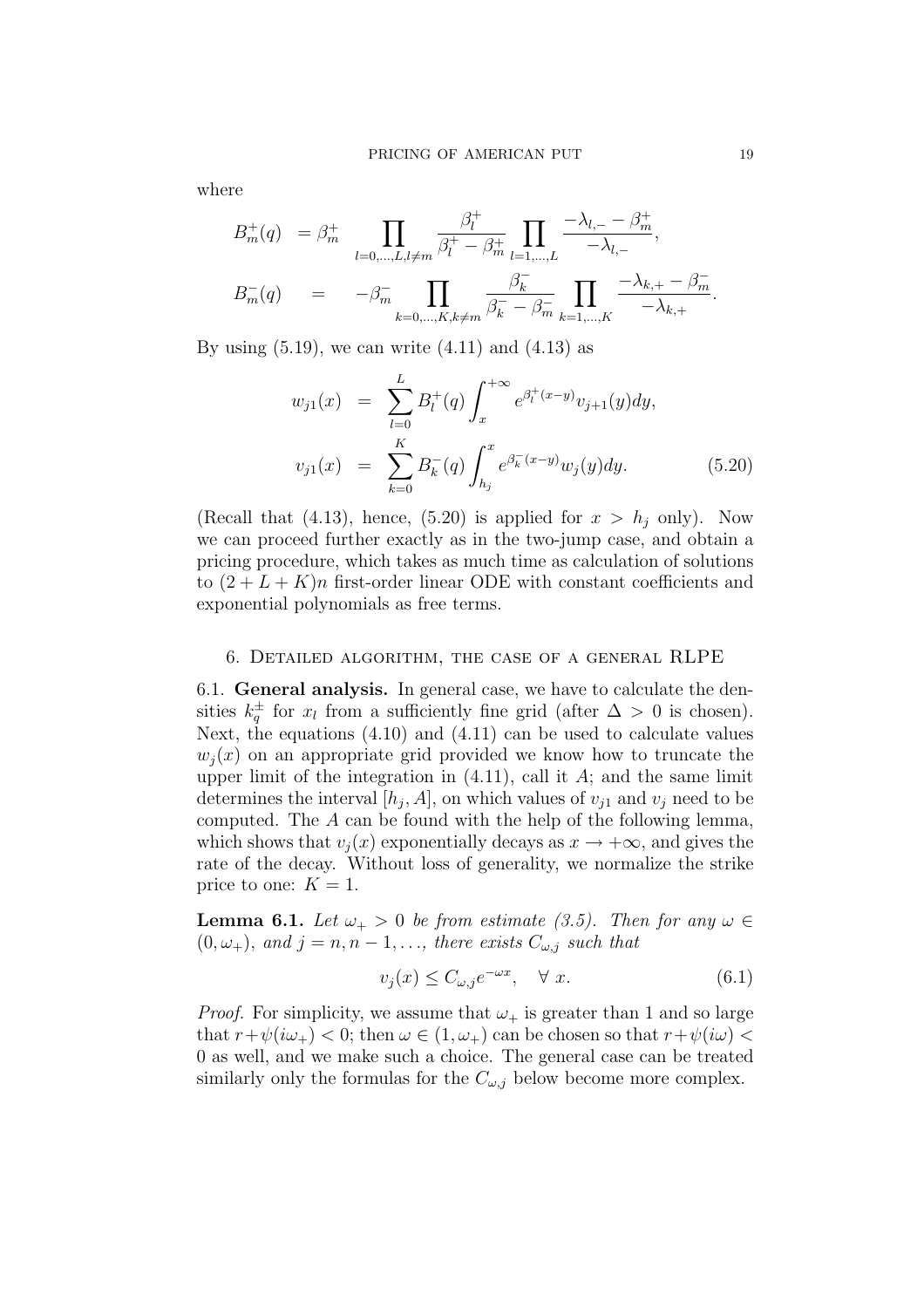We prove (6.1) by induction. For  $j = n$ ,  $v_n(x) = (1 - e^x)_+$ , and hence, (6.1) holds with  $C_{\omega,n} = 1$ . Suppose that (6.1) has been proven for  $j = n, n - 1, ..., m + 1$ . By using (4.12) and (4.8), we obtain

$$
v_m = 1 - e^x + (1 + r\Delta)^{-1} \phi_q^-(D) \mathbf{1}_{[h_m, +\infty)} w_m
$$
  
\n
$$
= 1 - e^x + (1 + r\Delta)^{-1} \phi_q^-(D) \mathbf{1}_{[h_m, +\infty)} (\phi_q^+(-i)e^x - (1 + r\Delta))
$$
  
\n
$$
+ (1 + r\Delta)^{-1} \phi_q^-(D) \mathbf{1}_{[h_m, +\infty)} \phi_q^+(D) v_{m+1}
$$
  
\n
$$
= 1 - e^x + (1 + r\Delta)^{-1} \phi_q^-(D) (\phi_q^+(-i)e^x - (1 + r\Delta))
$$
  
\n
$$
- (1 + r\Delta)^{-1} \phi_q^-(D) \mathbf{1}_{(-\infty, h_m]} (\phi_q^+(-i)e^x - (1 + r\Delta))
$$
  
\n
$$
+ (1 + r\Delta)^{-1} \phi_q^-(D) \mathbf{1}_{[h_m, +\infty)} \phi_q^+(D) v_{m+1}.
$$

Since

$$
(1+r\Delta)^{-1}\phi_q^-(-i)\phi_q^+(-i) = (1+r\Delta)^{-1}(1+\Delta(r+\psi(-i)))^{-1}(1+r\Delta) = 1,
$$

the first three terms on the RHS of the formula for  $v_m$  cancel out, and we obtain

$$
v_m = (1 + r\Delta)^{-1} \phi_q^-(D) w_{m2},
$$

where

$$
w_{m2} = ((1 + r\Delta) - \phi_q^+(-i)e^x)\mathbf{1}_{(-\infty,h_m]} + \mathbf{1}_{[h_m,+\infty)}\phi_q^+(D)v_{m+1}.
$$

Since  $h_m < \ln 1 = 0$ , and

$$
e^{\omega x}\phi_q^{\pm}(D)e^{-\omega x} = \phi_q^{\pm}(D+i\omega),\tag{6.2}
$$

we have

$$
e^{\omega x}|w_{m2}(x)| \leq \max\{(1+r\Delta), \phi_q^+(-i), (\phi_q^+(D+i\omega)e^{\omega}v_{m+1})(x)\}\
$$
  

$$
\leq \max\{(1+r\Delta), \phi_q^+(-i), C_{\omega, m+1}\phi_q^+(i\omega)\}\
$$

(the last estimate follows from (6.1) with  $j = m + 1$ ). By using (6.2) with the  $\cdot$  sign, we continue:

$$
e^{\omega x}v_m(x) = (1+r\Delta)^{-1}\phi_q^-(D+i\omega)e^{\omega x}w_{m2}(x)
$$
  
\n
$$
\leq (1+r\Delta)^{-1}\phi_q^-(i\omega)\max\{(1+r\Delta),\phi_q^+(-i),C_{\omega,m+1}\phi_q^+(i\omega)\}.
$$

Since

$$
(1+r\Delta)^{-1}\phi_q^-(i\omega)\phi_q^+(i\omega) = (1+\Delta(r+\psi(i\omega)))^{-1},
$$

we conclude that for  $j = m$ , (6.1) holds with

$$
C_{\omega,m} \le \max\left\{\phi_q^-(i\omega), \frac{\phi_q^-(i\omega)\phi_q^+(-i)}{1+r\Delta}, \frac{C_{\omega,m+1}}{1+\Delta(r+\psi(i\omega))}\right\}.
$$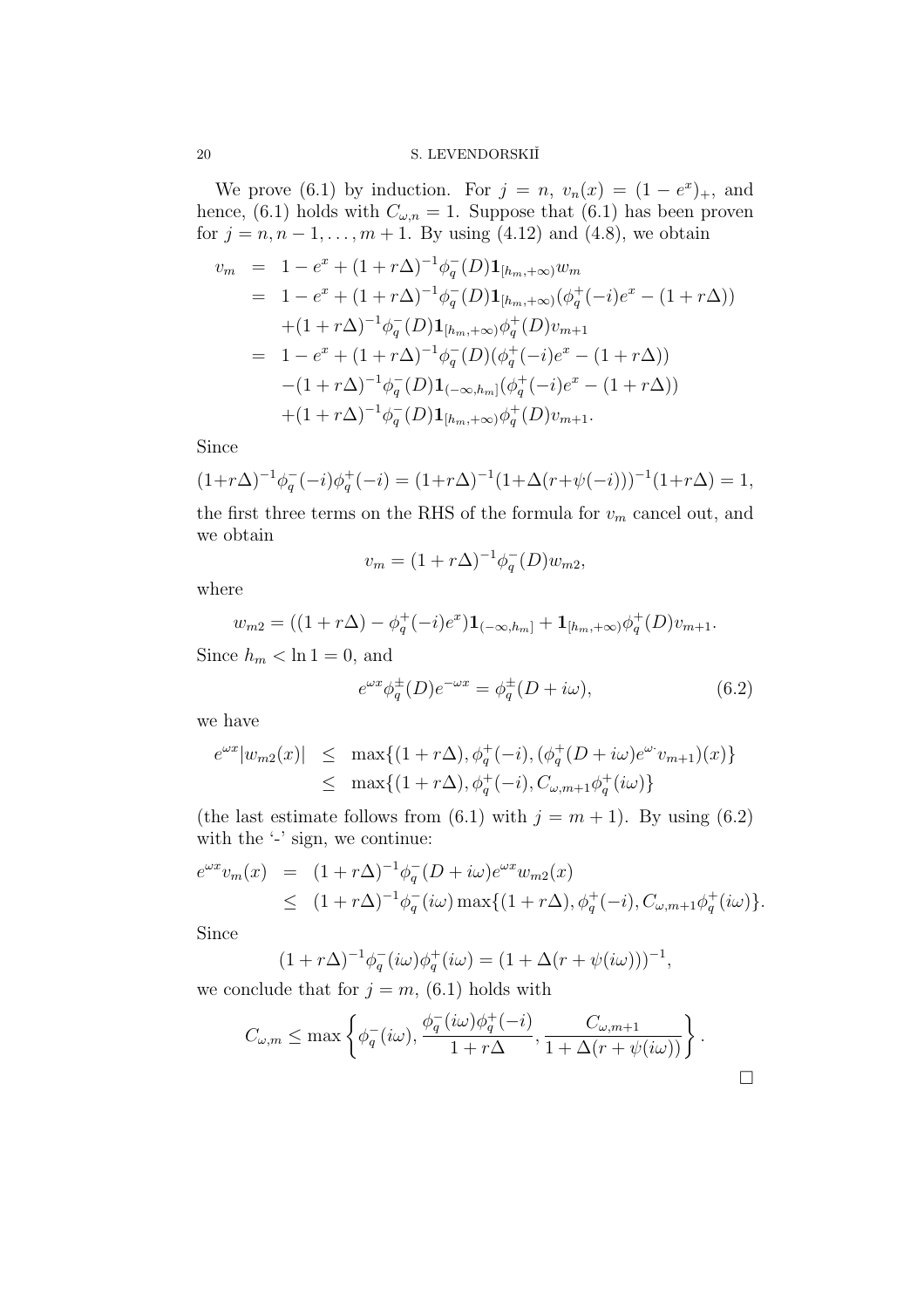To apply estimate (6.1), it is desirable that the constant in the RHS be independent of j, and under assumption  $r + \psi(i\omega) < 0$ , this can be achieved easily. Since  $C_{\omega,n} = 1$ , we can simplify formula for  $C_{\omega,i}$ ,  $j \leq n-1$ :

$$
C_{\omega,j} = (1 + \Delta(r + \psi(i\omega)))^{-n+j+1} C_{\omega}^{0}(\Delta),
$$
\n(6.3)

where

$$
C_{\omega}^{0}(\Delta) = \max \{ \phi_{q}^{-}(i\omega), (1+r\Delta)^{-1} \phi_{q}^{-}(i\omega) \phi_{q}^{+}(-i), (1+\Delta(r+\psi(i\omega)))^{-1} \}.
$$
\n(6.4)

Since  $n = T/\Delta$ , and  $r + \psi(i\omega) < 0$ , we have

$$
(1 + \Delta(r + \psi(i\omega)))^{-n+j+1} < e^{-T(r + \psi(i\omega))},
$$

therefore (6.1) simplifies:

$$
v_j(x) \le C_\omega^0(\Delta) e^{-T(r+\psi(i\omega))} e^{-\omega x}, \quad \forall x. \tag{6.5}
$$

Finally, from (6.4), it is easy to deduce that for  $\omega$  fixed,  $C_{\omega}^{0}(\Delta) \rightarrow 1$  as  $\Delta \rightarrow 0$ , therefore for small  $\Delta$ , the following simpler estimate may be used:

$$
v_j(x) \le e^{-T(r+\psi(i\omega))}e^{-\omega x}, \quad \forall x. \tag{6.6}
$$

6.2. **Control of the truncation error for fixed** n**.** In many empirical studies, the left tail is not very fat, that is,  $\lambda_{+}$  is large; then typically,  $r + \psi(i(\lambda_{+} - 0)) < 0$ . Further, from (3.5), it is easily seen that  $\omega_+ = \omega_+(\Delta) \rightarrow \lambda_+$  as  $\Delta \rightarrow 0$ , therefore if  $\Delta$  is small enough, then we can take  $\omega = \lambda_{+} - 1$ , and apply estimate (6.6) (or more accurate estimate  $(6.5)$ ). If we truncate the upper limit in integrals  $(4.11)$ :

$$
w_{j1}(x) = \int_{x}^{A} k_q^{+}(x - y)v_{j+1}(y)dy,
$$
\n(6.7)

then each integration may yield an error  $e^{-T(r+\psi(i\omega))}e^{-\omega A}$ . We have to calculate  $n$  integrals  $(4.11)$ , therefore the cumulative error of the truncation is  $ne^{-T(r+\psi(i\omega))}e^{-\omega A}$ , and if we wish that the cumulative truncation error be less than  $\epsilon > 0$ , we can find A from the following condition:

$$
A > -\omega^{-1}[\ln[\epsilon/n] + T(r + \psi(i\omega))]. \tag{6.8}
$$

More accurate estimate is

$$
A > -\omega^{-1}[\ln[\epsilon/(nC_{\omega}^{0}(\Delta))] + T(r + \psi(i\omega))]. \tag{6.9}
$$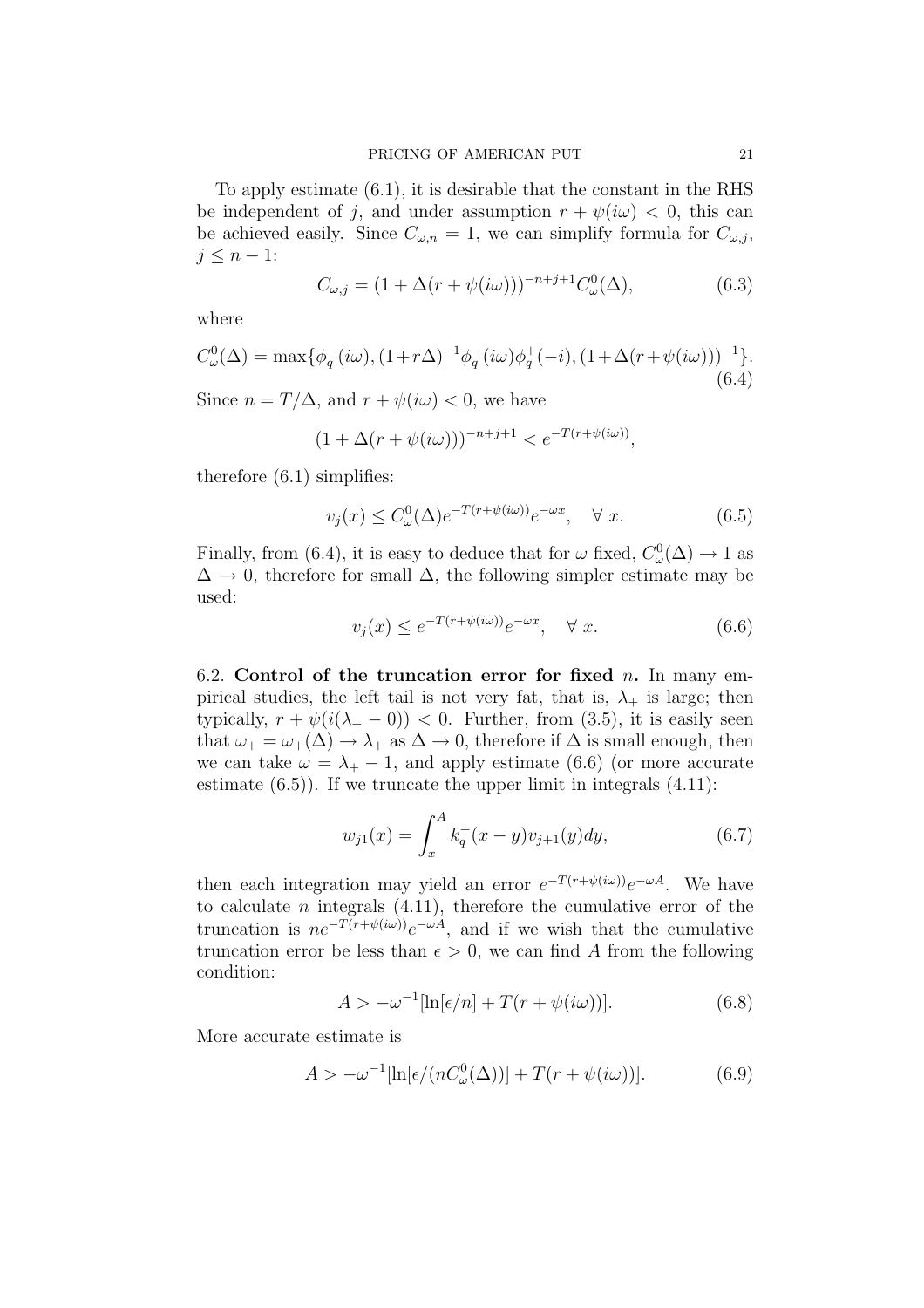6.3. **Algorithm.** We normalize  $K = 1$ , fix n, the number of subintervals of  $[0, T]$ , and  $\epsilon$ , the truncation error, and assume that  $\omega$  and A can be chosen as indicated above. Assume that  $A > 0$ ; this is always the case if  $\epsilon$  is small. Fix  $\delta > 0$ , the step for a grid in the state space, choose an integer  $N_1 \geq A/\delta$ , and construct  $x_l = (N_1 - l)\delta, l = 0, 1, \ldots, N$ , where N will be chosen below. For small  $\Delta$  and x in a neighborhood of 0, the probability density  $p_{\Delta}(x)$  of an RLPE of order  $\nu$  behaves like the one of the stable Lévy process of index  $\nu$ . Therefore on the basis of scaling considerations, for large n, it is advisable to choose  $\delta$  of order  $\Delta^{1/\nu}$ . Otherwise  $\delta$  should be chosen to make the error of numerical integration below as small as desired. After that we

1. calculate  $q = \Delta^{-1} + r$  and  $\phi_q^{\pm}(-i)$ ;

2. compute  $h_* = \ln[\phi_r^{-}(-i)]$ , the optimal exercise log-price of the perpetual American put (see [9, 10] and Chapter 5 in [12]), and choose an integer N so that  $N \geq N_1 - h_*/\delta$ ;

3. for  $s = 0, 1, \ldots, N$ , calculate and store values  $e_s = \exp[(N_1 - s)\delta]$ , and

$$
k_{q,s}^+ := k_q^+(-s\delta) = (2\pi)^{-1} \int_{-\infty}^{+\infty} e^{-is\delta\xi} \phi_q^+(\xi) d\xi,
$$
  

$$
k_{q,s}^- := k_q^-(s\delta) = (2\pi)^{-1} \int_{-\infty}^{+\infty} e^{is\delta\xi} \phi_q^-(\xi) d\xi.
$$

In the case of jump-diffusions, we can calculate  $k_{q,s}^-$  explicitly; in the general case, the Fast Fourier Transform can be used;

4. for  $j = n$ , set  $h_j = 0$ , and define  $v_{n,l} = 0, l = 0, 1, ..., N_1 - 1$ , and  $l_n = N_1;$ 

5. in the loop for  $j = n - 1, n - 2, ..., 0$ ,

a) by applying a numerical integration procedure to (4.11) (say, the trapezoid rule or Simpson's rule), calculate approximations  $w_{i1,l}$  to  $w_{j1}((N_1-l)\delta), l = 0, 1, \ldots$  Here the stored values  $k_{q,s}^{+}$ ,  $s = 0, 1, \ldots, N$ , and  $v_{j+1,s}$ ,  $s = 0, 1, \ldots, l_j - 1$ , should be used, and when  $v_{j+1,s}$  for  $s \geq l_i$  are needed, one uses formula  $v_{i+1,s} = 1 - e_s$ . Then set

$$
w_{j,l} = w_{j1,l} + \phi_q^+(-i)e_l - (1 + r\Delta).
$$

When  $w_{i,l} \leq 0$ , set  $l_i = l$ , stop the loop in l, and find  $h_i$  by linear interpolation:

$$
h_j = \delta[N_1 - l_j + w_{j,l_j}/(w_{j,l_j} - w_{j,l_j-1})]
$$

(higher order interpolation can be used as well);

b) by applying a numerical integration procedure to (4.13), calculate approximations  $v_{i1,l}$  to  $v_{i1}(A - l\delta), l = l_i - 1, \ldots, 0$ . Here the stored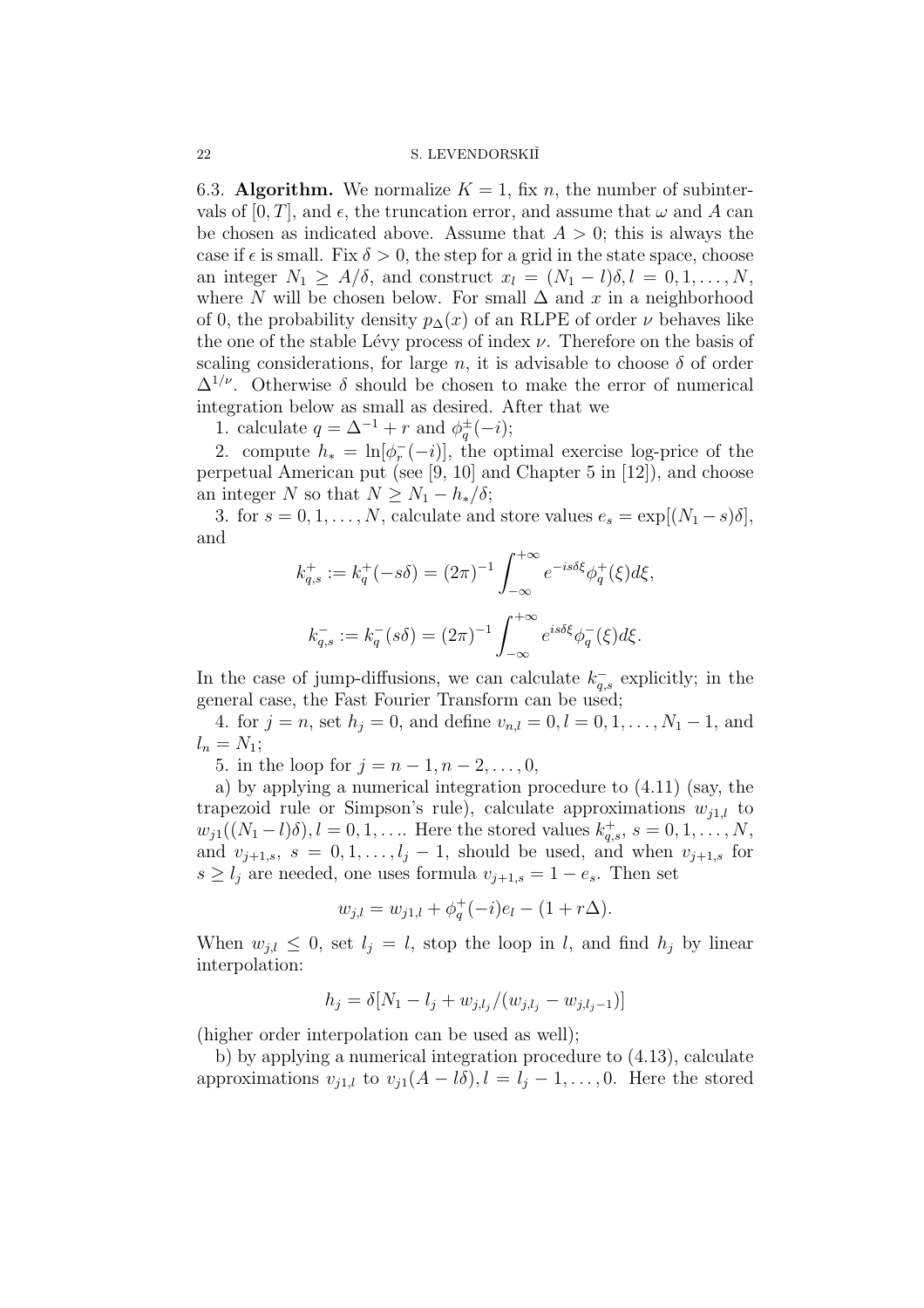values  $k_{q,l-s}^-$ ,  $s = 0, 1, ..., N$ , and  $w_{j,s} = w_j((N_1 - s)\delta)$ ,  $s = 0, 1, ..., l_j 1, w_i(h_i) = 0$  have to be used. Then set

$$
v_{j,l} = 1 - e_l + (1 + r\Delta)^{-1} v_{j1,l}
$$

as an approximation for the put price  $v_i((N_1-l)\delta), l < l_i$ .

Remark. Near the early exercise boundary, derivatives of the put price, of order 3 and higher, are large, and therefore, the integrals over a small neighborhood of the boundary should be integrated by using the trapezoid rule; farther from the boundary, the Simpson rule can be used.

#### 7. Conclusion

We considered the pricing problem for the American put with a finite time horizon, for wide classes of Lévy processes. By using time discretization (method of lines or equivalently, Carr's randomization), we reduced the problem to a series of free boundary problems on the line. We solved these problem by using the Wiener-Hopf factorization, and derived explicit pricing procedure, which gives the early exercise boundary and option prices for all strikes and time to maturity from interval  $[0, T]$ . In the case of jump-diffusions with K jump components, the procedure is simplified further, and the result is the pricing scheme, which involves the recurrent integration of  $(2 + K)n$  linear ODE of the first order with constant coefficient, and piece-wise exponential polynomials as free terms (the method of indeterminate coefficients), and finding zeroes of some of these polynomials on intervals, where the zero exists and is unique. The coefficients of the polynomials and zeroes can be calculated easily, and with the high precision. The zeroes define the discretized early exercise boundary, and the coefficients can be used to compute the rational put price. The pricing procedure can be made faster by means of Richardson extrapolation scheme, as in the Gaussian case (see [13]). Numerical results are presented to demonstrate the dependence of the early exercise boundary and prices on the jump component.

#### **REFERENCES**

- [1] G. Barles, J. Burdeau, M. Romano, and N. Samsoen, *Critical stock price near expiration*, Mathem. Finance 5 (1995), 77-95.
- [2] O. E. Barndorff-Nielsen, *Exponentially decreasing distributions for the logarithm of particle size*, Proc. Roy. Soc. London. Ser. A, 353 (1977), pp. 401– 419.
- [3] O. E. Barndorff-Nielsen, *Processes of Normal Inverse Gaussian Type*, Finance and Stochastics, 2 (1998), pp. 41–68.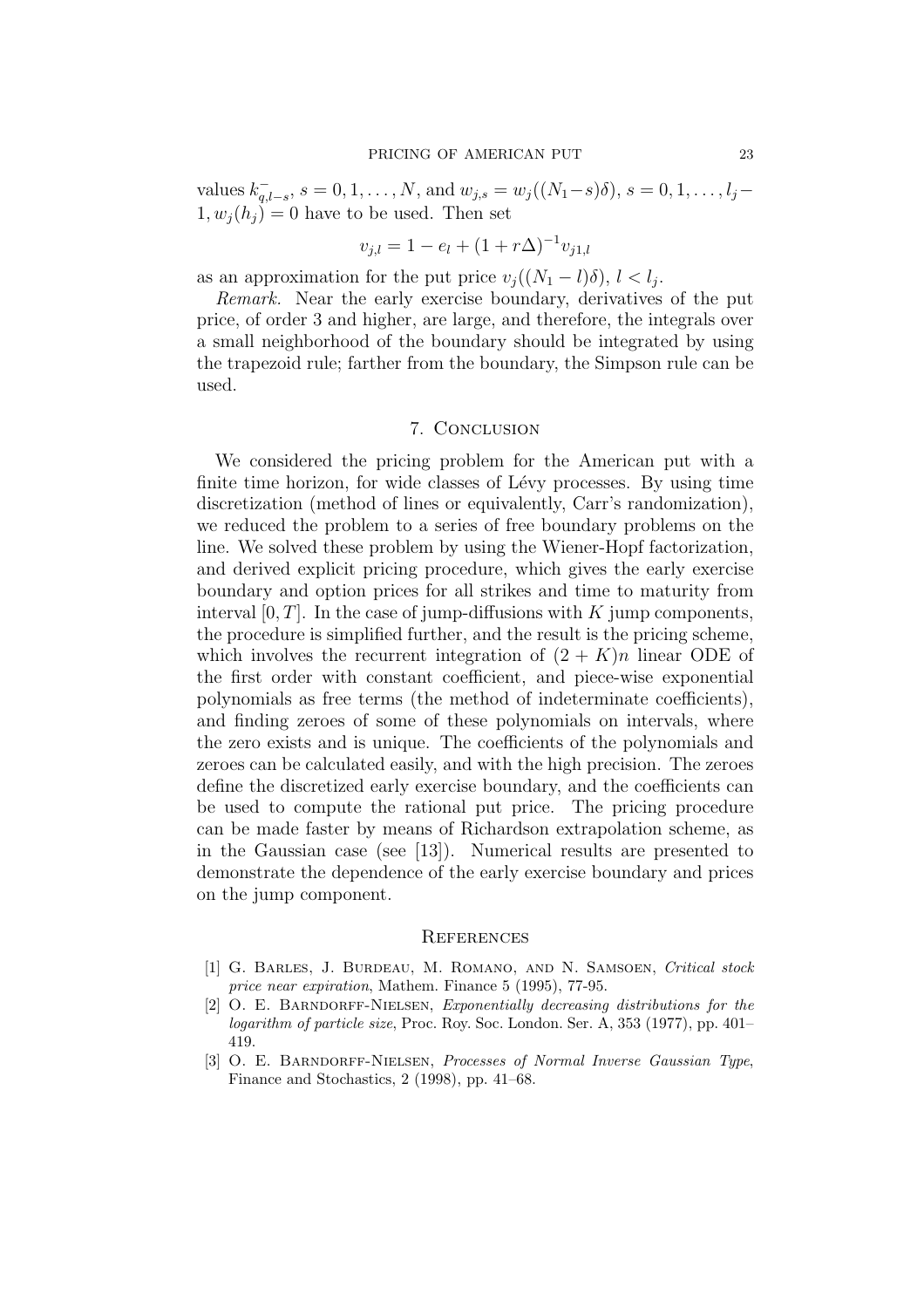- [4] O. E. Barndorff-Nielsen and W. Jiang, *An initial analysis of some German stock price series*, Working Paper Series, 15, Aarhus: CAF Univ. of Aarhus/Aarhus School of Business (1998).
- [5] O. E. BARNDORFF-NIELSEN AND S. LEVENDORSKIĬ, *Feller Processes of Normal Inverse Gaussian type*, Quantitative Finance 1 (2001), pp. 318–331.
- [6] O. E. Barndorff-Nielsen and N. Shephard, *Normal modified stable processes*, forthcoming in *Theory of Probability and Mathematical Statistics*.
- [7] J-P. BOUCHAUD AND M. POTTERS, *Theory of Financial Risk. Paris*, Aléa-Saclay, Eurolles, 1997.
- [8] S. I. BOYARCHENKO AND S. Z. LEVENDORSKII, *Generalizations of the Black-Scholes equation for truncated Lévy processes, Working Paper (1999).*
- [9] S. I. Boyarchenko and S. Z. Levendorskiˇi, *Option pricing for truncated L´evy processes*, Intern. Journ. Theor. and Appl. Finance, 3:3 (2000), pp. 549– 552.
- [10] S. I. Boyarchenko and S. Z. Levendorskiˇi, *Perpetual American options under L´evy processes*, SIAM Journ. Control and Optimization (2002), **40**: 1663-1696.
- [11] S. I. BOYARCHENKO AND S. Z. LEVENDORSKII<sup>I</sup>, *Barrier options and touchand-out options under regular L´evy processes of exponential type*, Annals of Appl. Probability (2002), forthcoming
- [12] S. I. Boyarchenko and S. Z. Levendorskiˇi, *Non-Gaussian Merton-Black-Scholes theory*, World Scientific, New Jercey, London, Singapore, Hong Kong, 2002
- [13] P. CARR, *Randomization and the American put*, Review of Financial Studies 11:3 (1998), pp. 597-626.
- [14] P. CARR, AND D. FAGUET, *Fast accurate valuation of American options*, Working paper, Cornell University (1994).
- [15] P. Carr, H. Geman, D.B. Madan, M. Yor, *The fine structure of asset returns: an empirical investigation*, Journal of Business, 75 (2001), 305-332.
- [16] E. Clement, D. Lamberton, and P.Protter ´ , *An analysis of a least squares regression method for American option pricing*, Finance and Stochastics, 6 (2002), pp. 449-471.
- [17] R. Cont, M. Potters and J.-P. Bouchaud, *Scaling in stock market data: stable laws and beyond*, In Scale Invariance and beyond (Proceedings of the CNRS Workshop on Scale Invariance, Les Houches, March 1997), B. Dubrulle, F. Graner, and D. Sornette, eds., Springer, Berlin, pp. 75–85, 1997.
- [18] F. Delbaen and W. Schachermayer, *A general version of the fundamental theorem of asset pricing*, Math. Annalen, 300 (1994), pp. 463–520.
- [19] E. Eberlein and U. Keller, *Hyperbolic distributions in finance*, Bernoulli, 1 (1995), pp. 281–299.
- [20] E. Eberlein, U. Keller and K. Prause, *New insights into smile, mispricing and value at risk: The hyperbolic model*, Journ. of Business, 71 (1998), pp. 371–406.
- [21] E. Eberlein and S. Raible, *Term structure models driven by general L´evy processes*, Math. Finance, 9 (1999), pp. 31–53.
- [22] B.Hilberink and L.C.G. Rogers, *Optimal capital structure and endogenous default*, Finance and Stochastics, 6, (2002), 237-263.